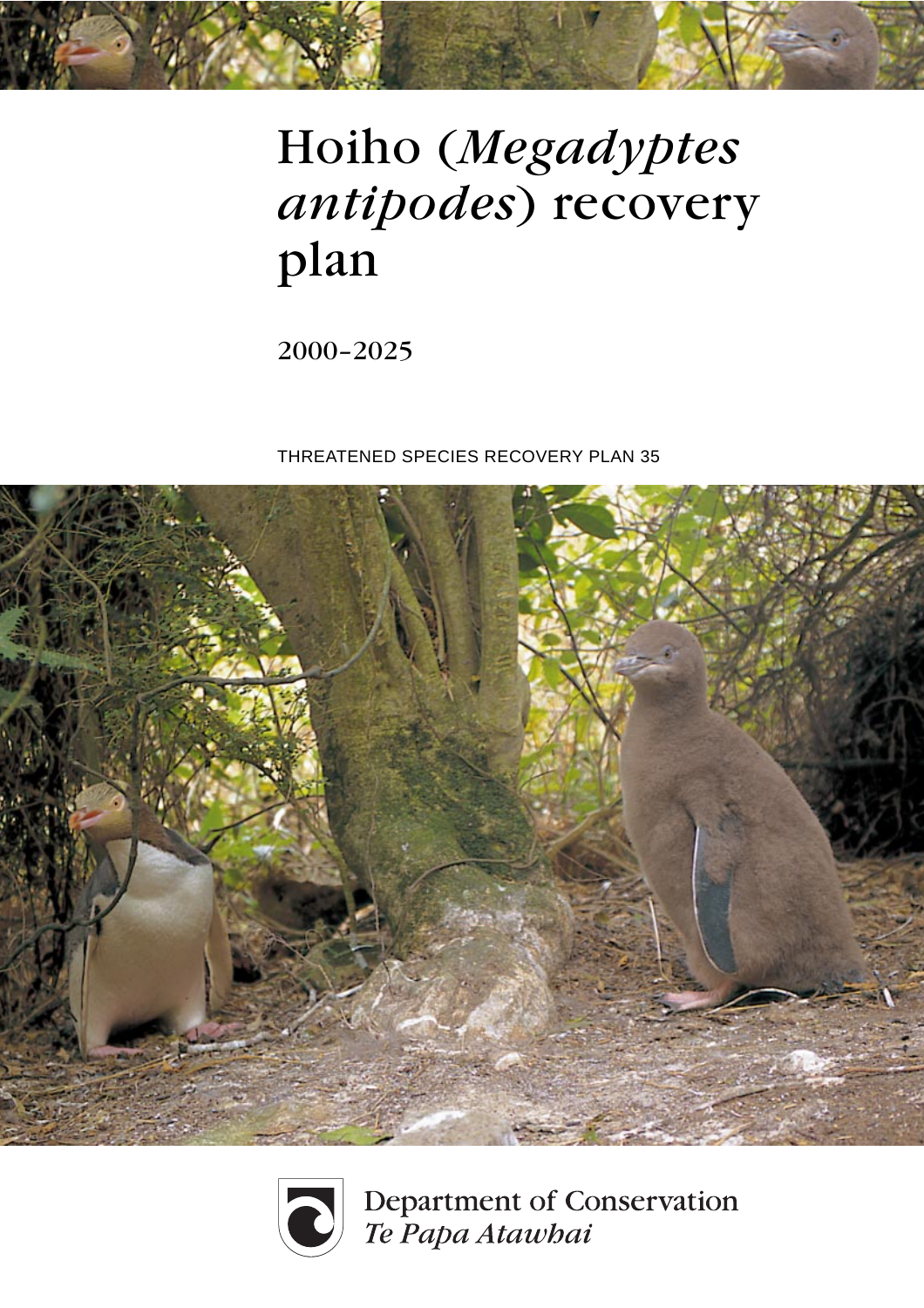## Recovery plans

This is one of a series of recovery plans published by the Department of Conservation. Recovery plans are statements of the Department's intentions for the conservation of particular plants and animals for a defined period. In focusing on goals and objectives for management, recovery plans serve to guide the Department in its allocation of resources and to promote discussion amongst a wider section of the interested public.

Scientists, managers and other interested parties, both within and outside the Department have refined the contents of this plan. A draft of this plan was sent to relevant Conservation Boards, tangata whenua and other stakeholders for comment. After further refinement, this plan was formally approved by the Southern Regional General Manager in February 2001. A review of this plan is due after 10 years (2010), or sooner if new information leads to proposals for a significant change in direction. This plan will remain operative until a reviewed plan is in place.

The Department recognises the valuable contribution of all individuals, groups and organisations participating in this recovery programme. The Department recognises its obligation in terms of section 4 of the Conservation Act 1987 to give effect to the Principles of the Treaty of Waitangi in relation to its business, and the need to take account of the views of the tangata whenua and the application of their values in the conservation of natural resources. While the expression of these values may vary, the recovery planning process provides opportunities for consultation between the Department and the tangata whenua. Departmental Conservancy Kaupapa Atawhai Managers are available to facilitate this dialogue.

A recovery group comprising people with knowledge of hoiho, and with an interest in their conservation has been established. The purpose of the Hoiho Recovery Group is to review progress in the implementation of this plan and to recommend to the Department any changes which may be required as management proceeds. Comments and suggestions relating to the conservation of hoiho are welcome and should be directed to the recovery group via any office of the Department or to the Biodiversity Recovery Unit.

This plan sets the long-term direction for the conservation of hoiho, also known as yellow-eyed penguins. The goal over the next 25 years is to increase the hoiho population and have active community involvement in their conservation. This goal will be achieved by maintaining and refining existing strategies, maintaining efforts to retain, manage and create terrestrial habitat, and ensuring continued public support.

Nine objectives with specific actions are set out to meet the goal. Actions, which must be undertaken to achieve each objective, are described. The distribution, abundance and ecology of hoiho are summarised and the threats faced by hoiho are described.

The emphasis over the next 25-year period is to retain, manage and create terrestrial habitat. In addition, actions to investigate the mortality of hoiho at sea are given a higher priority.

This is the second recovery plan for hoiho. The results of the first plan are reviewed.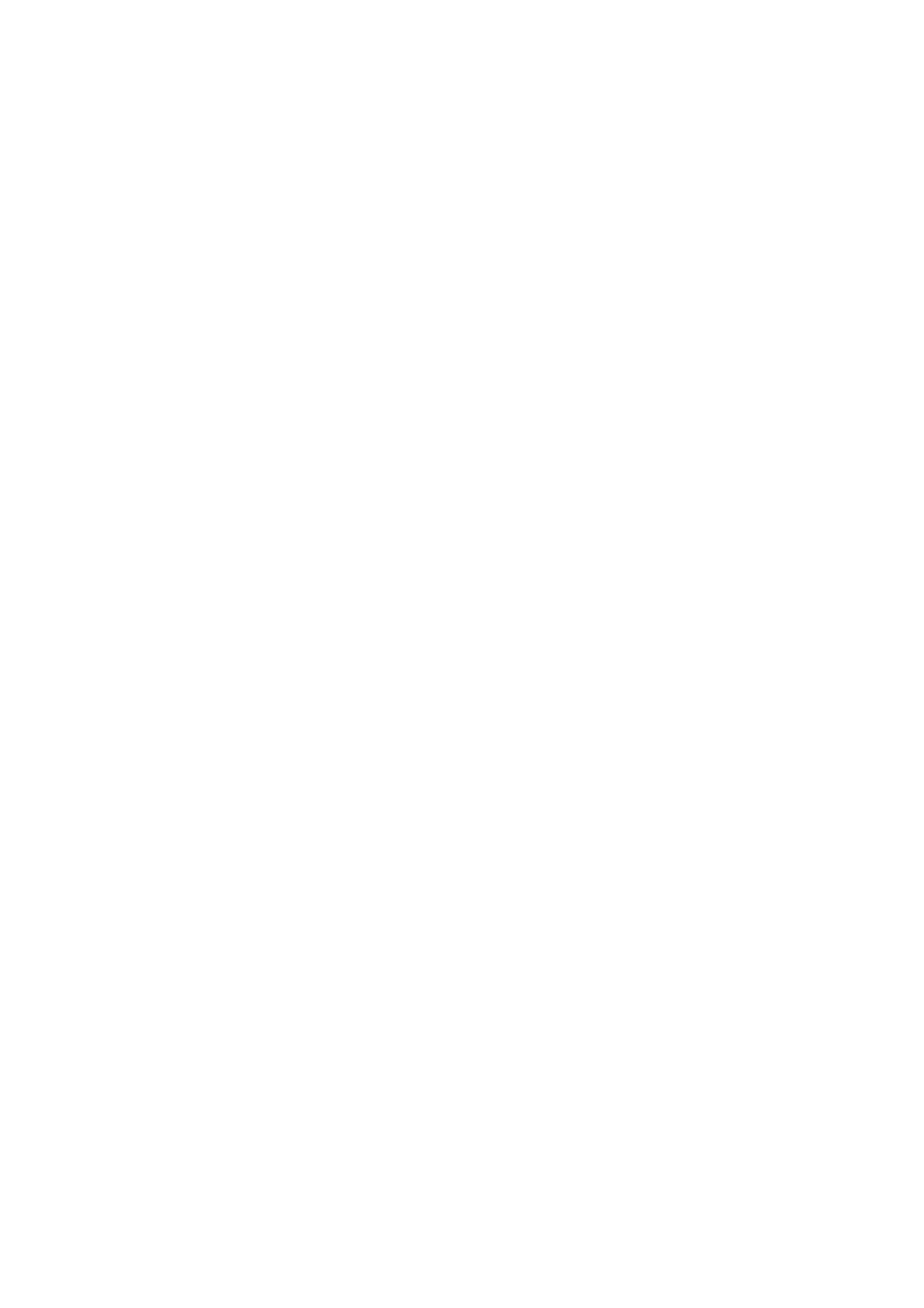### Hoiho (Megadyptes antipodes) recovery plan

2000–2025

THREATENED SPECIES RECOVERY PLAN 35

Prepared by Bruce McKinlay

Published by: Department of Conservation P.O. Box 10-420 Wellington, New Zealand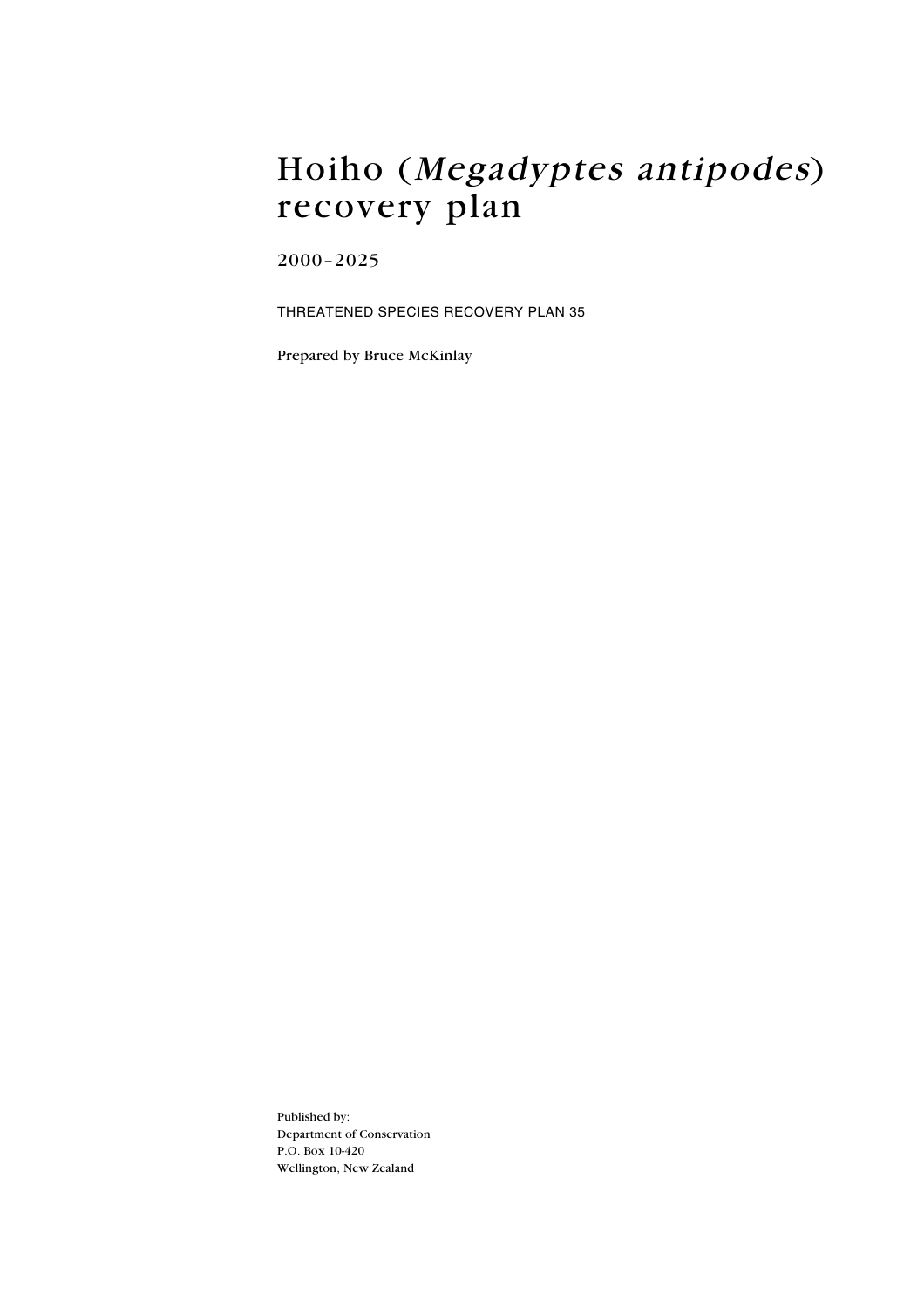ISSN: 1170-3806 ISBN: 0-478-22050-2

© 2001 Department of Conservation

Cover photo by Wayne Hutchinson.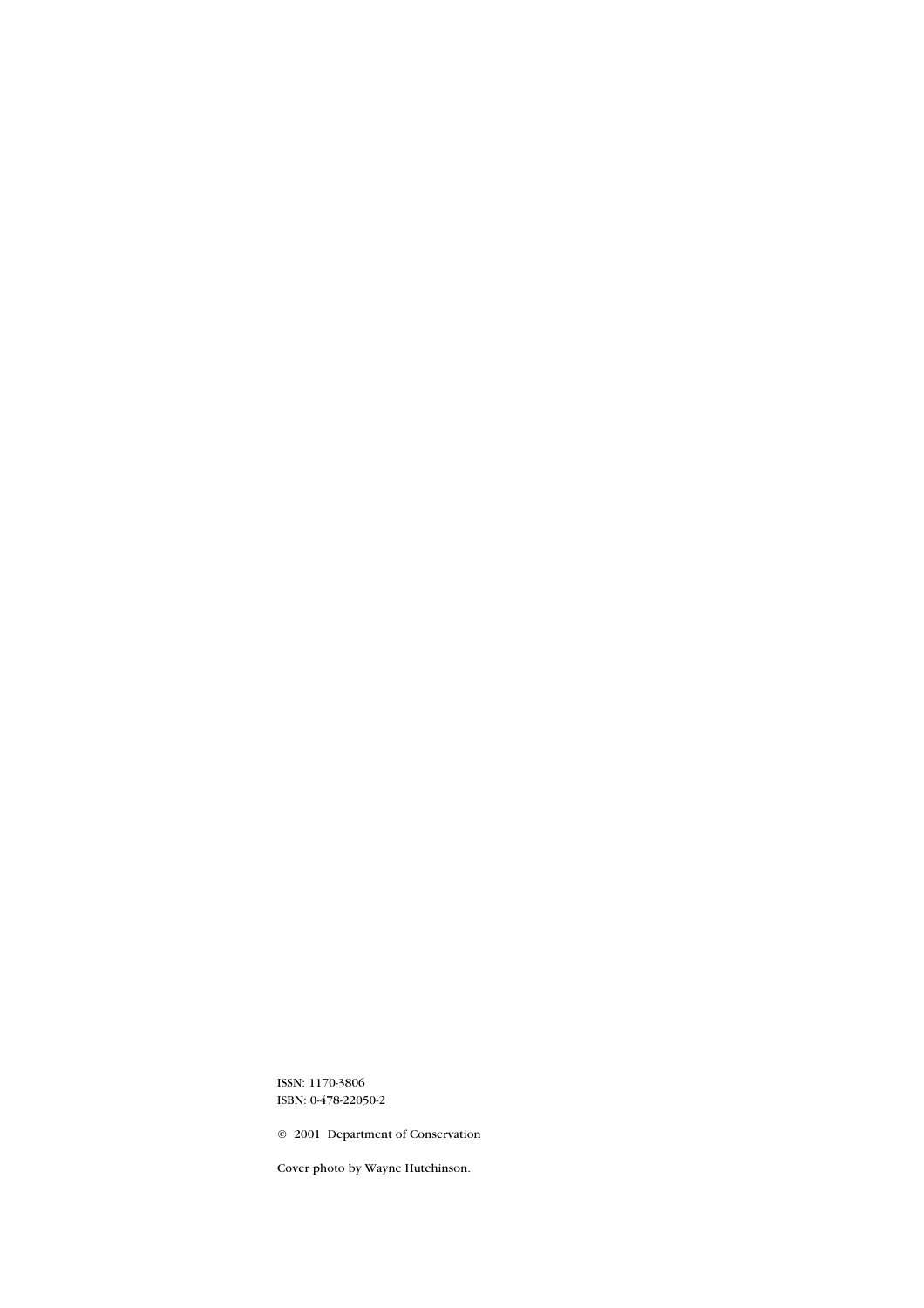#### **CONTENTS**

| 1.  | Introduction                                  | 7  |
|-----|-----------------------------------------------|----|
| 2.  | Distribution and status                       | 8  |
| 3.  | Species ecology                               | 10 |
|     | 3.1<br>Habitat                                | 10 |
|     | Food<br>3.2                                   | 11 |
|     | <b>Breeding</b><br>3.3                        | 11 |
|     | 3.4<br>Demography                             | 11 |
| 4.  | Conservation efforts 1985-97                  | 12 |
| 5.  | Recovery strategy 2000-2025                   | 13 |
| 6.  | Options for recovery                          | 14 |
| 7.  | Objectives for the term of this recovery plan | 14 |
| 8.  | Work plan                                     | 15 |
| 9.  | Role of the recovery and consultative groups  | 22 |
| 10. | Acknowledgements                              | 24 |
| 11. | References                                    | 24 |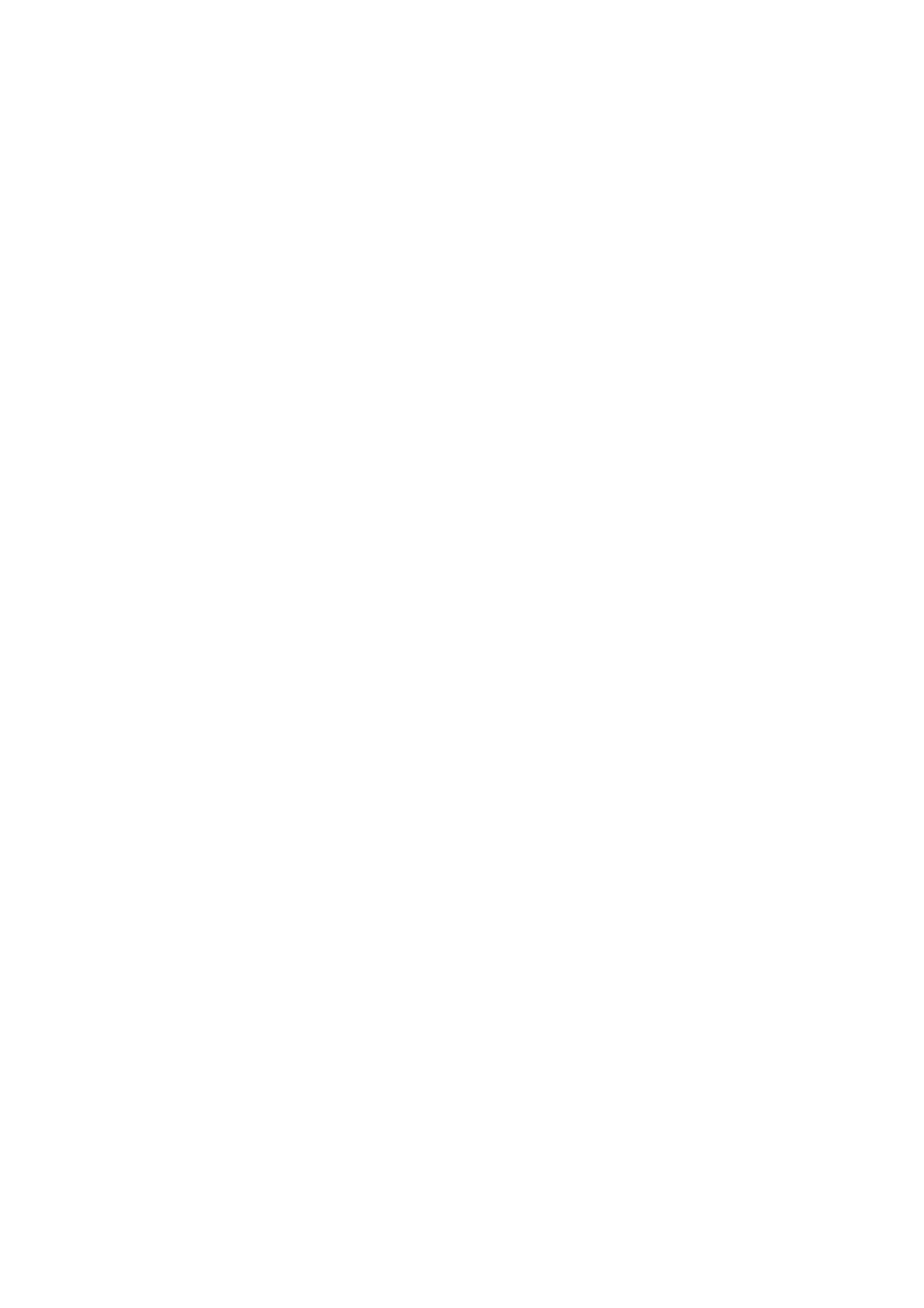## 1. Introduction

Hoiho (Megadyptes antipodes) are large (4.31–6.69 kg, Marchant and Higgins 1990), distinctive birds that are found along the South East South Island, islands off Stewart Island as well as Stewart Island itself and on the Auckland and Campbell Islands of the New Zealand subantarctic.

The birds are equally dependent on marine and terrestrial habitats. The terrestrial environment supplies the essential life cycle requirements of breeding and moulting. The marine environment provides food for both adults and progeny and is essential for dispersal and movement (see Table 1).

TABLE 1. CURRENT FACTORS IMPACTING ON HOIHO IN MARINE AND TERRESTRIAL ENVIRONMENTS.

| <b>TERRESTRIAL</b>                    |                                                                                                                                                                                                                                                                                                                                                                                                                   |  |  |
|---------------------------------------|-------------------------------------------------------------------------------------------------------------------------------------------------------------------------------------------------------------------------------------------------------------------------------------------------------------------------------------------------------------------------------------------------------------------|--|--|
| Islands (including<br>Stewart Island) | • very little change in the area or state of habitat<br>• some additional predators                                                                                                                                                                                                                                                                                                                               |  |  |
| Southeast<br>South Island             | • area available reduced<br>• locations physically isolated<br>• habitat quality significantly different and now highly variable                                                                                                                                                                                                                                                                                  |  |  |
| <b>Both</b>                           | • discrete parcels of land only involved<br>• nest site selection criteria by hoiho similar<br>• essential for reproduction and moult<br>• hoiho may leave or be absent from specific parts of land distribution for a number<br>of years                                                                                                                                                                         |  |  |
| <b>MARINE</b>                         | • very large area<br>• no restrictions on physical access by hoiho (except energetic constraints)<br>• periodically cannot sustain hoiho because of food supply crashes<br>• quality of habitat undescribed—allows for dispersal, colonisation and recolonisation<br>of land habitat<br>allows for genetic exchange<br>$\bullet$<br>• essential for survival of individuals (food supply)<br>hoiho always present |  |  |

Hoiho are considered a threatened species (Department of Conservation 1991b) owing to their restricted range, and dramatic periods of decline in parts of this range in the recent past (Department of Conservation 1991b, Darby 1985). Ratz (1997), however, shows that in the period 1959–94 there has been no over-all decline on the Otago Peninsula. The Department of Conservation has ranked hoiho a Category B species for conservation priority (Molloy and Davis 1994). Hoiho are an intrinsically robust species with a high reproductive rate compared to other seabirds and substantial longevity (Richdale 1957).

In the 1950s L.E. Richdale undertook a landmark population study on hoiho (See Richdale 1951, 1957). Since the 1980s research investigations have been conducted into reproductive success (Seddon 1988, Darby and Seddon 1990); impacts of predation (Alterio 1994, Ratz et al. 1992, Moller et al. 1995, Ratz 1997); parental investment in chicks (Edge 1996); foraging at sea (Moore et al. 1995); and diet (Heezik 1988, Moore et al. 1995).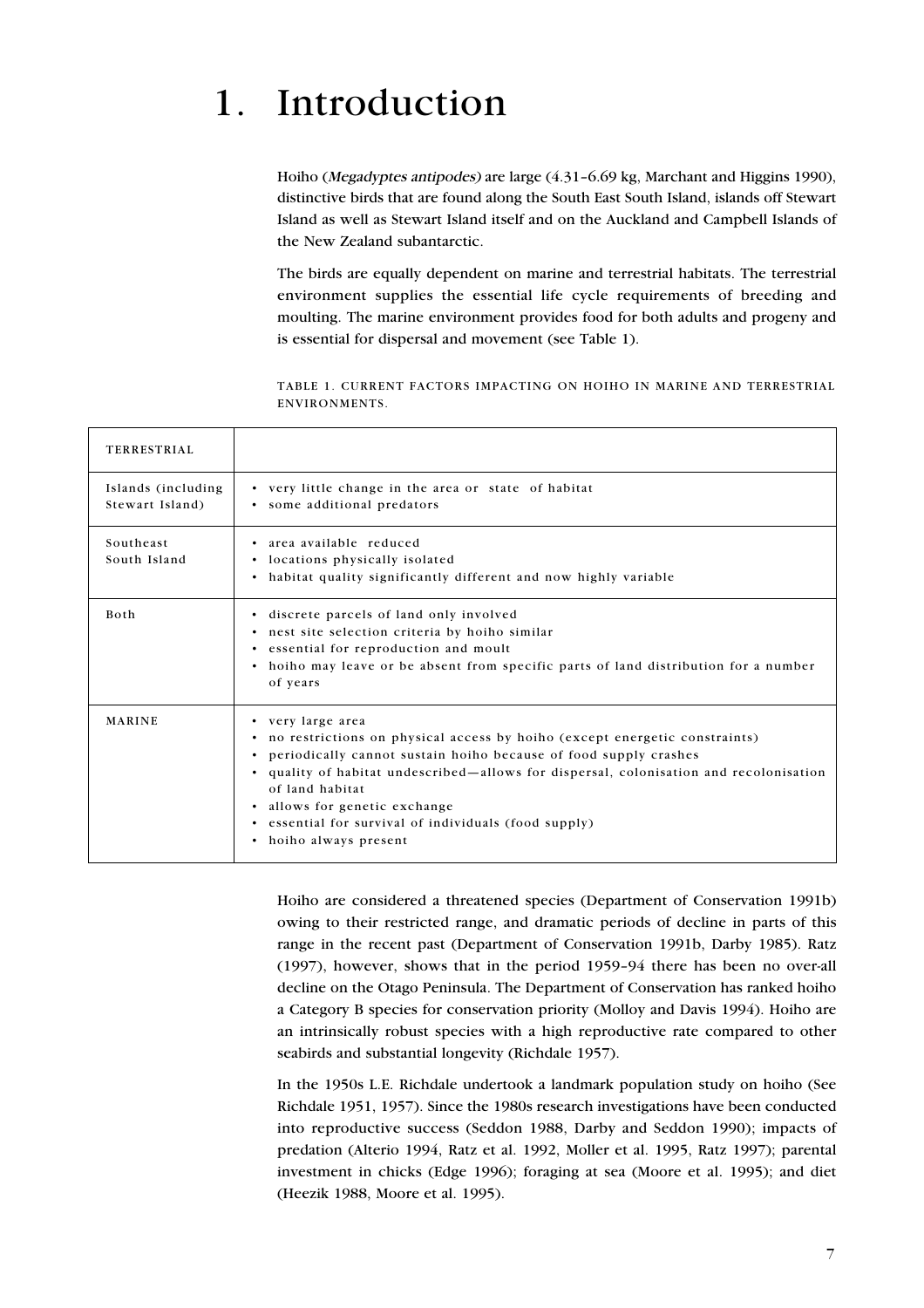This is the second Department of Conservation recovery plan for hoiho. The previous recovery plan (known as a species conservation plan, Department of Conservation 1991b) identified habitat loss and predation of chicks as the two key threats to the continuation of this species. Additional threats identified were the impact of commercial and recreational set nets and human impacts on breeding areas (including tourism).

The keys to conserving hoiho are outlined below. Unless there is a change in the environment (or other gross disturbance) we can be confident that the management guidance outlined in this document will be of substantial duration. This plan is written on the basis that it will endure for as long as the goal, objectives and actions it contains are relevant.

The plan will undergo a formal review process in 2010.

### 2. Distribution and status

It is thought that the breeding distribution of hoiho has moved northward since the 1950s. Hoiho are now found at Banks Peninsula, North Otago, Otago Peninsula, Catlins, Stewart Island and offshore islands of Stewart Island, Auckland Islands, and Campbell Islands. A single individual resides on the Chatham Islands. Richdale surveyed the Otago Peninsula population, but no detailed census was completed until Darby initiated his work in the early 1980s (Darby 1984).

Estimates of total population are readily available for the south-east South Island based on nest searches in some areas, beach counts in others and interpolations for rarely visited sites (Table 2, Darby unpublished data). For Campbell Island there are good population estimates, but the last major census was conducted in 1992 (Moore 1992). Auckland Island estimates have not been substantiated by completed

| BREEDING AREA                | <b>ESTIMATED NUMBER</b><br>OF BREEDING PAIRS |
|------------------------------|----------------------------------------------|
| South Island <sup>1</sup>    | $300 - 320$                                  |
| Stewart Island <sup>2</sup>  | $470 - 600$                                  |
| Auckland Island <sup>2</sup> | $520 - 570$                                  |
| Campbell Island <sup>1</sup> | $490 - 600$                                  |
| Total number of pairs        | 1780-2090                                    |

TABLE 2. ESTIMATE OF THE NUMBERS OF BREEDING PAIRS OF YELLOW-EYED PENGUIN THROUGHOUT THEIR RANGE, 1997.

*<sup>1</sup> Considered to be accurate.*

*<sup>2</sup> Estimate of varying accuracy only. In the case of Stewart Island, these figures should be treated with a great deal of skepticism. Only a partial survey was completed in the early 1990's (King 1991).*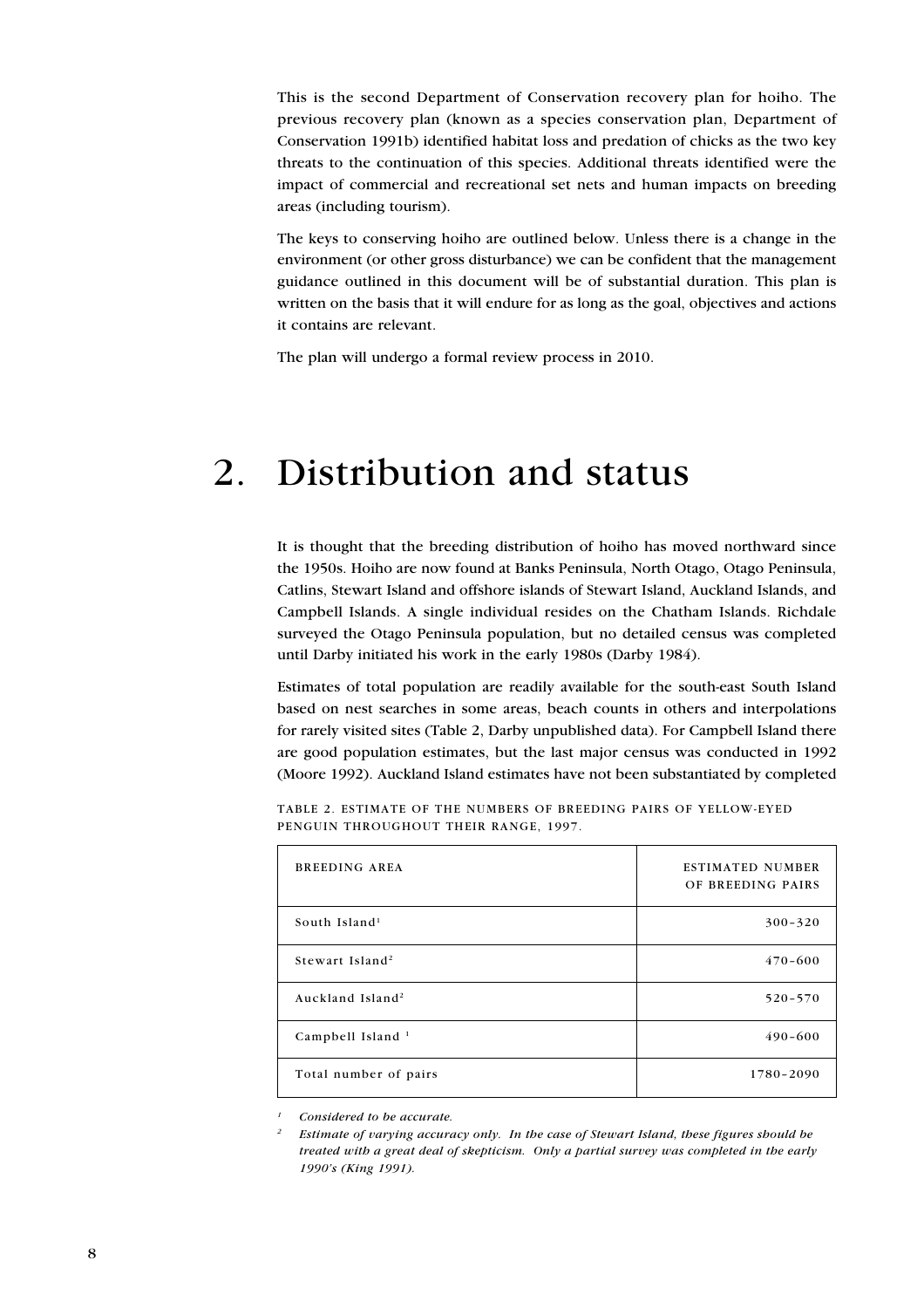distributional work or monitoring, and are considered to be conservative because they are based on a detailed survey in the North and South of the group in 1989. A similar situation occurs on Stewart Island and outlying islands, with the exception of Codfish Island where partial counts were completed in the early 1990s (Table 2). The figure of 40% given by Richdale as the proportion of non-breeders in the population is an indicator only. The unit of measurement for the censuses is the number of breeding pairs.

Results of ongoing monitoring in 1997 show that the South Island population is now 600–650 pairs. There are large spatial gaps in these data, but it is not correct to describe hoiho as having a disjunct range. Returns from banding records clearly show that individuals are capable of travelling large distances.

Richdale (1957) and Darby (1985) identified habitat loss as a key factor limiting numbers of hoiho. Additionally, predation of chicks was seen as important in reducing the amount of recruitment into the population (Darby and Seddon 1990). In North Otago, attacks by dogs have had a significant impact on the overall number of breeding individuals. Richdale (1957) also identified dogs as a cause of death in the second phase of chick rearing.

TABLE 3. ESTIMATE OF BREEDING AND NON-BREEDING PROPORTION OF THE POPULATION, 1997

| Total number of breeders  | 3560-4180 |
|---------------------------|-----------|
| Non-breeders <sup>1</sup> | 2370-2790 |
| Total individuals         | 5930-6970 |

In the period 1982–96 there have been dramatic variations in the number of breeding pairs in the South Island. For example, in 1985 there were 600–620 pairs breeding on the mainland, but in 1986/87 this had dropped to 220 pairs with a recovery in 1987/88 to 400 pairs. Figure 1 summarises the situation for the period 1980–93.

The immediate recovery is ascribed to a substantial proportion of the existing breeding population not attempting to breed in 1986/87. It is assumed that the cause of this and other fluctuations were probably caused by changes in the marine ecosystem. Van Heezik identified failure of quality food as a primary cause of reduced reproductive success in 1985/86 (Heezik 1988). A further decline in the numbers of adult penguins in the 1989/90 season was attributed to avian malaria, but this was not confirmed.

Whether such fluctuations are a cause of decline or are part of the environmental network within which hoiho live, and to which they are adapted, has yet to be determined. Recent modeling work (McKinlay 1997, Ratz 1997) has shown that despite these fluctuations hoiho populations are robust over considerable periods of time.

Experimental work has shown that a reduction in predation leads to reproductive success approaching the theoretical maximum (see Moller et al. 1995). Modeling work shows that reductions in predation also lead to a decrease in extinction risk for the species (McKinlay 1997).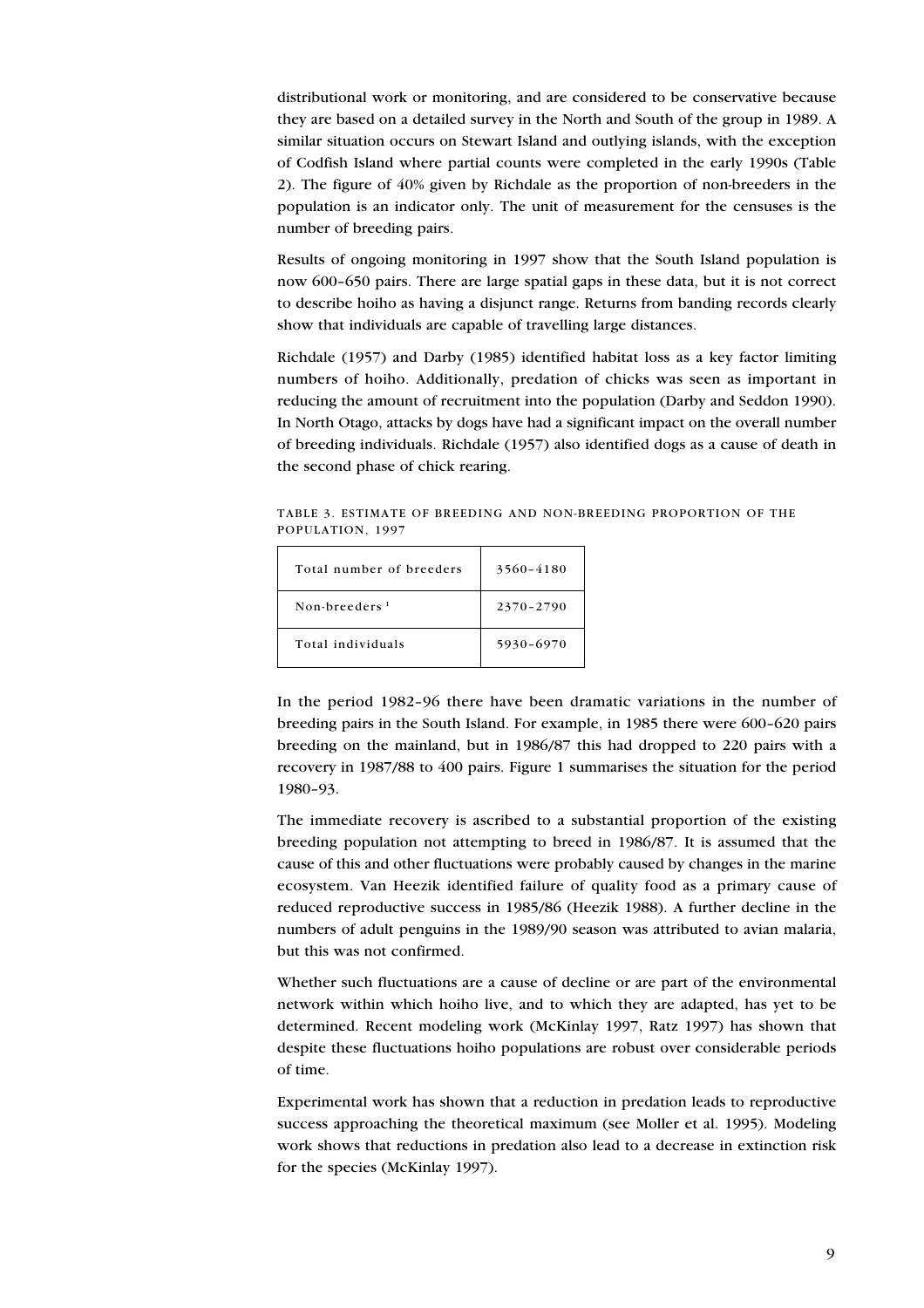



Set or gill nets are recognised as having an impact on hoiho (Darby and Dawson 2000), but the number of juvenile and hoiho being caught in these and other fishing gear has not been quantified. Models investigating the likely effects of this show that a small increase in current adult mortality rate leads to a dramatic increase in the extinction probability for hoiho (McKinlay 1997). Current knowledge of adult mortality rates is inadequate, and the proportion that can be attributed to entanglement in fishing gear is unknown.

## 3. Species ecology

#### 3.1 HABITAT

Hoiho are equally dependent on marine and terrestrial habitats. The terrestrial habitat provides nesting habitat as well as loafing and roosting space. During the moult, which occurs every year for adults from February to April, individuals are restricted to land. In prehistoric times, hoiho habitats comprised areas of coastal forest and shrub margins (Marchant and Higgins 1990). Current terrestrial habitats range from native forest to areas of grazed pasture.

In some places in the South Island, hoiho are now nesting in habitats where active vegetation restoration has occurred with native and other species. In other places they are nesting in areas where stock are still present. Destocking areas is currently an important component of restoration projects. This has costs, because destocked areas can provide improved habitats for predators and their prey (Moller et al. 1995, Ratz 1997). Trapping to control predators is currently practiced in a small proportion of habitats in the South Island. Predator impacts on reproductive success on Stewart Island, where only cats are present, have not been studied or quantified.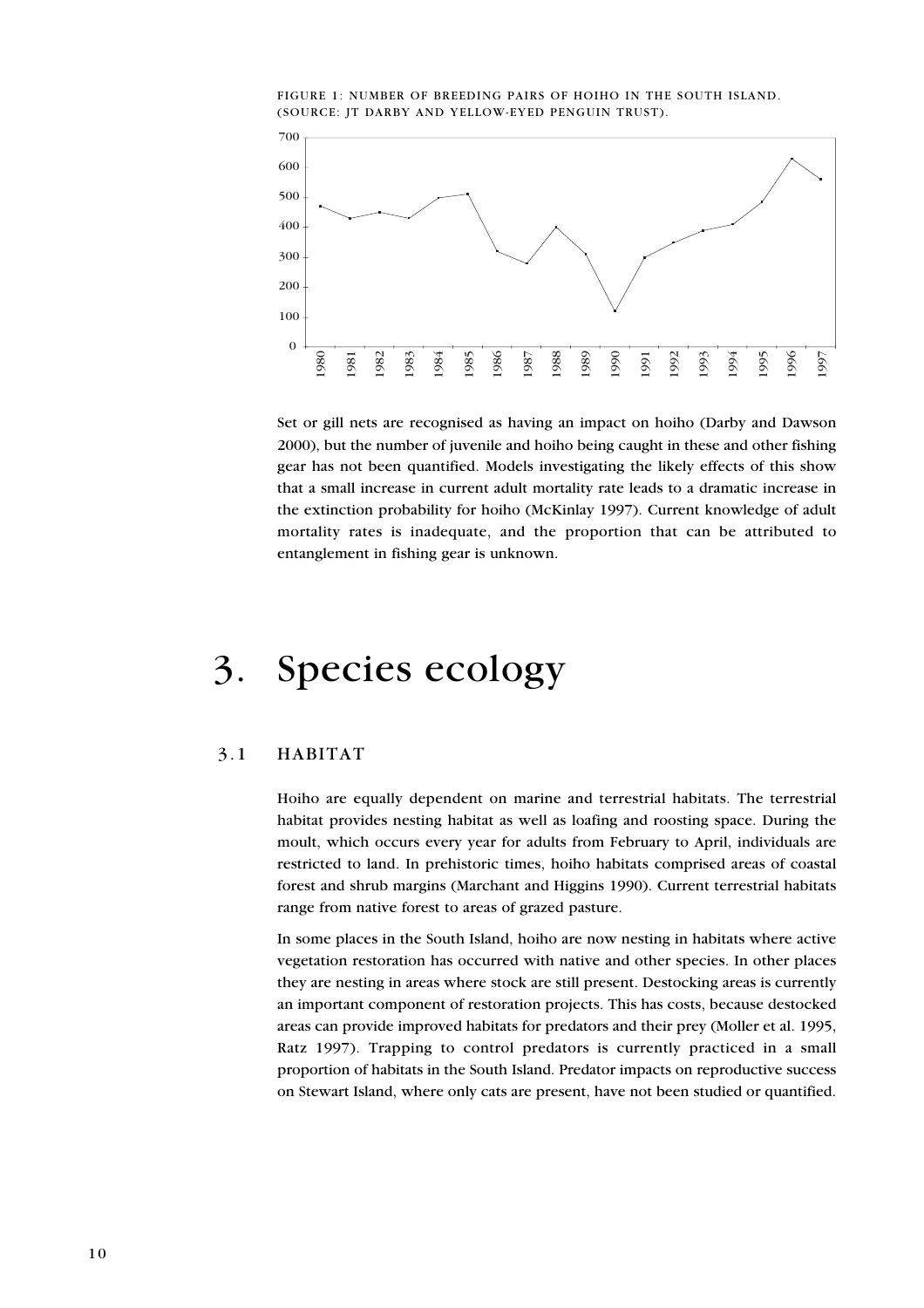#### 3.2 FOOD

The marine habitat is equally important because it provides food for hoiho as well as allowing for dispersal and movement between terrestrial habitats (Table 1, Moore et al. 1995).

Seven species of fish make up 95% of the diet for hoiho. These species are sprat, red cod, silverside, blue cod, ahuru, opal fish, and squid (Moore et al. 1995). In years when squid dominates the diet breeding success is poor (Van Heezik 1988, 1990). Hoiho harvest the juvenile proportion of these species and so are not thought to be in direct conflict with commercial fisheries.

#### 3.3 BREEDING

Hoiho are monogamous (Marchant and Higgins 1990). Females can enter the breeding population at 2–3 years while males start breeding at 2–5 years (Marchant and Higgins 1990). Nest site selection has been described by Seddon (1988). Essential components of the site are a definite back to the nest, often in the form of a flax bush, and being visually hidden from other nesting pairs.

Established pairs typically reoccupy nest sites in July, initiate breeding in late August and early September and lay 1–2 eggs in September. These hatch in early November, and the chicks fledge in early February of the following year (Darby and Seddon 1990). The adults then regain condition for the moult, which occurs in February to April. Annual production varies markedly between pairs and years (Marchant and Higgins 1990), but the average number of chicks per pair is 1.41 (SD 0.43, Moller et al. 1995).

#### 3.4 DEMOGRAPHY

Hoiho are long-lived birds with life spans of 20 years for some individuals (Richdale 1957). There is a lower mortality rate for males, which leads to a skewed sex ratio of 2.0:1.0 (M:F) at 10–12 years (Richdale 1957). Established pairs are generally faithful to the same breeding location, but some movement between years takes place within habitats. Both adults attend the nest, brood and feed the chicks.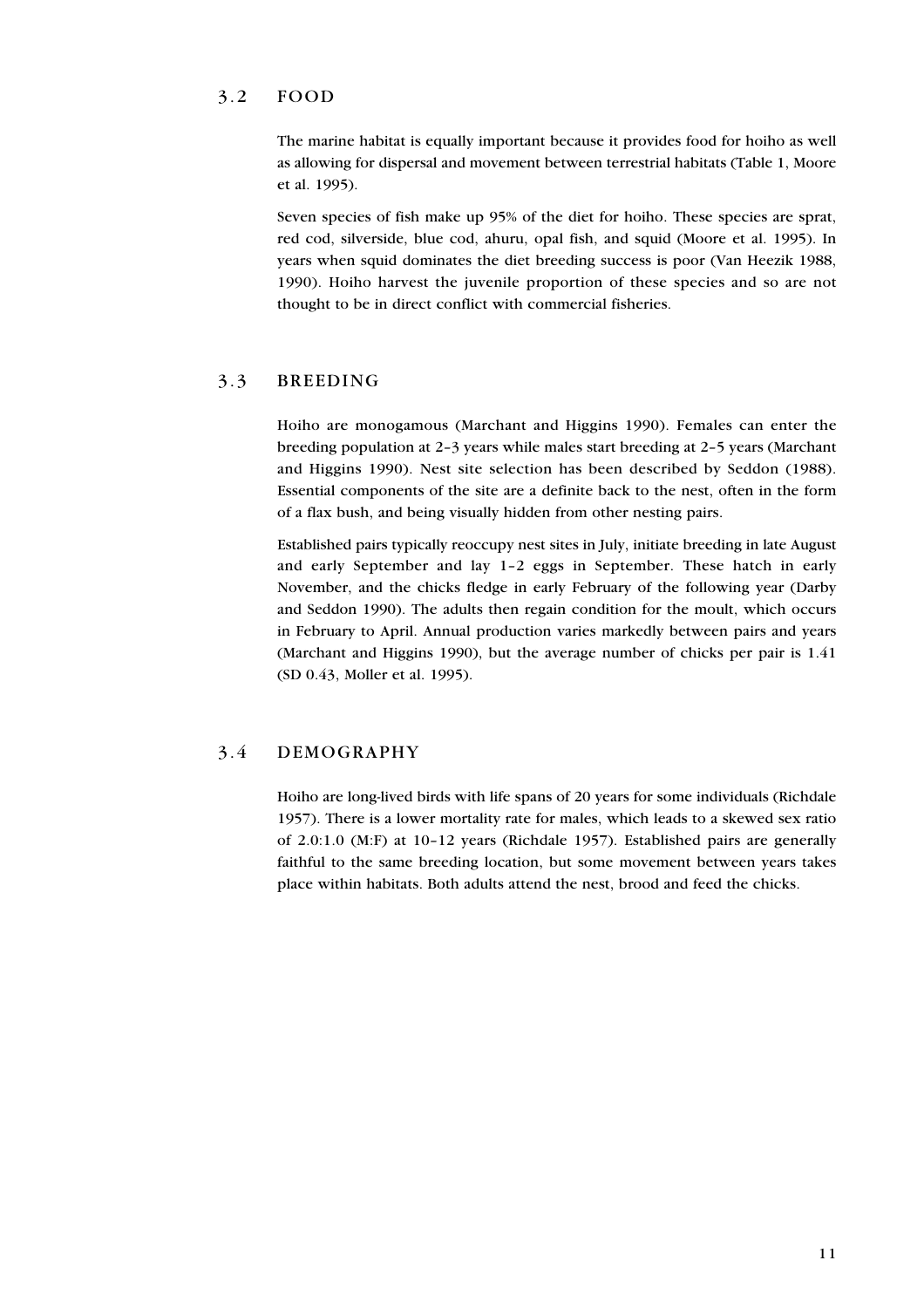## 4. Conservation efforts 1985–97

The objectives of the preceding species conservation plan (Department of Conservation 1991b) are:

- the immediate, urgent requirement to stabilise hoiho numbers at or above present levels.
- to establish self sustaining populations, each with a minimum of 500 pairs in five discrete population groups:
	- –Campbell Island
	- Auckland Island
	- Stewart Island
	- **Catlins**
	- Otago/Banks Peninsula
- to provide meaningfully for self sustaining expansion of the species beyond the population minimums.

These three objectives were to be implemented by:

- protecting and improving breeding habitats
- providing stable breeding environments for established pairs
- ensuring that established and productive breeding populations were maintained.

The plan set out that the objectives could be achieved by implementing the following mechanisms:

- total exclusion of grazing animals from breeding habitats to eliminate the factors which degrade habitat quality
- enduring (legal) guarantees of protection for habitats through reservation or covenant
- revegetation to restore breeding sites and vegetation cover to damaged habitats
- where outright protection is not possible immediately for critical habitats, recognition of wildlife values in land use practices.

From 1985 to 1997 the following were achieved:

- 1. Hoiho numbers in the key habitat area of south-east South Island have stabilised from previous dramatic swings and are now increasing.
- 2. An acceptance that hoiho are entitled to large areas of land that are managed exclusively for their enhancement.
- 3. The acquisition of a significant number of habitats that are not only currently occupied by hoiho but have sufficient space to support an increase in the population in the future.
- 4. The completion of research into the key factors that affect the survival of hoiho, particularly on the impacts of predation and foraging.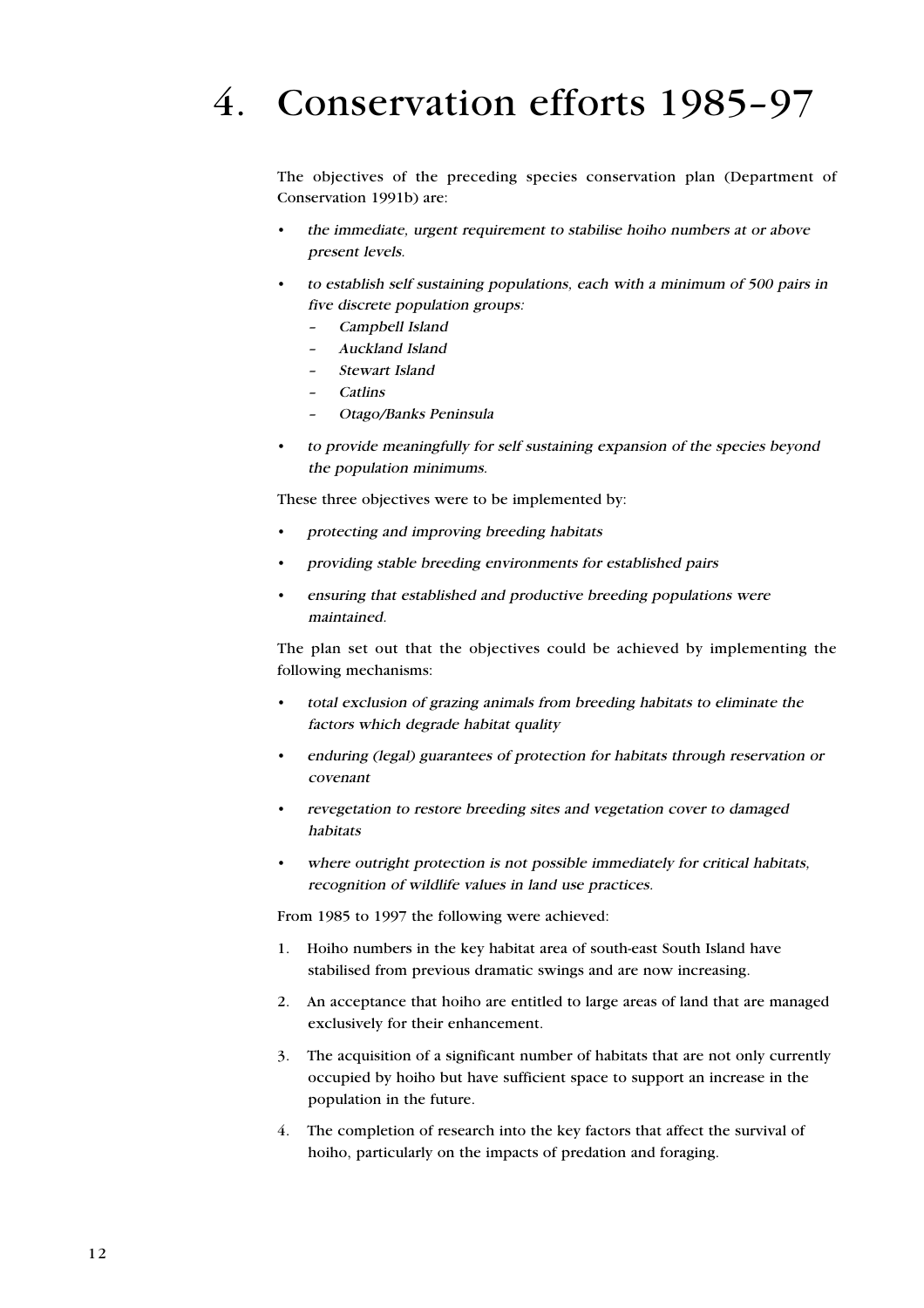- 5. The mobilisation of substantial public support for the conservation of hoiho not only in Otago and Southland but nationally and internationally.
- 6. An increased understanding of marine perturbations and their relative importance as a factor affecting hoiho population dynamics.
- 7. The growth of small but persistent breeding numbers on the north Otago Coast.
- 8. An extensive research programme into the efficacy of using habitat to manage predators.

Conversely the following tasks were not completed:

- 1. Full distribution surveys and census counts for Auckland Island and Stewart Island.
- 2. Estimation of the population trend on Stewart Island.
- 3. Maintenance of population numbers on Banks Peninsula.
- 4. Meeting the performance standard in the objective outlined above to manage populations on the Catlins and Otago/Banks Peninsula each with a minimum of 500 pairs.

## 5. Recovery strategy 2000–2025

The long-term goal for the duration of this recovery plan is:

*Hoiho populations have increased and the community is actively involved in their conservation.*

This goal will be achieved by maintaining and refining the existing strategies outlined below. The goal will be achieved when the IUCN threat status and the Department of Conservation's priority status of hoiho has been improved by at least one category.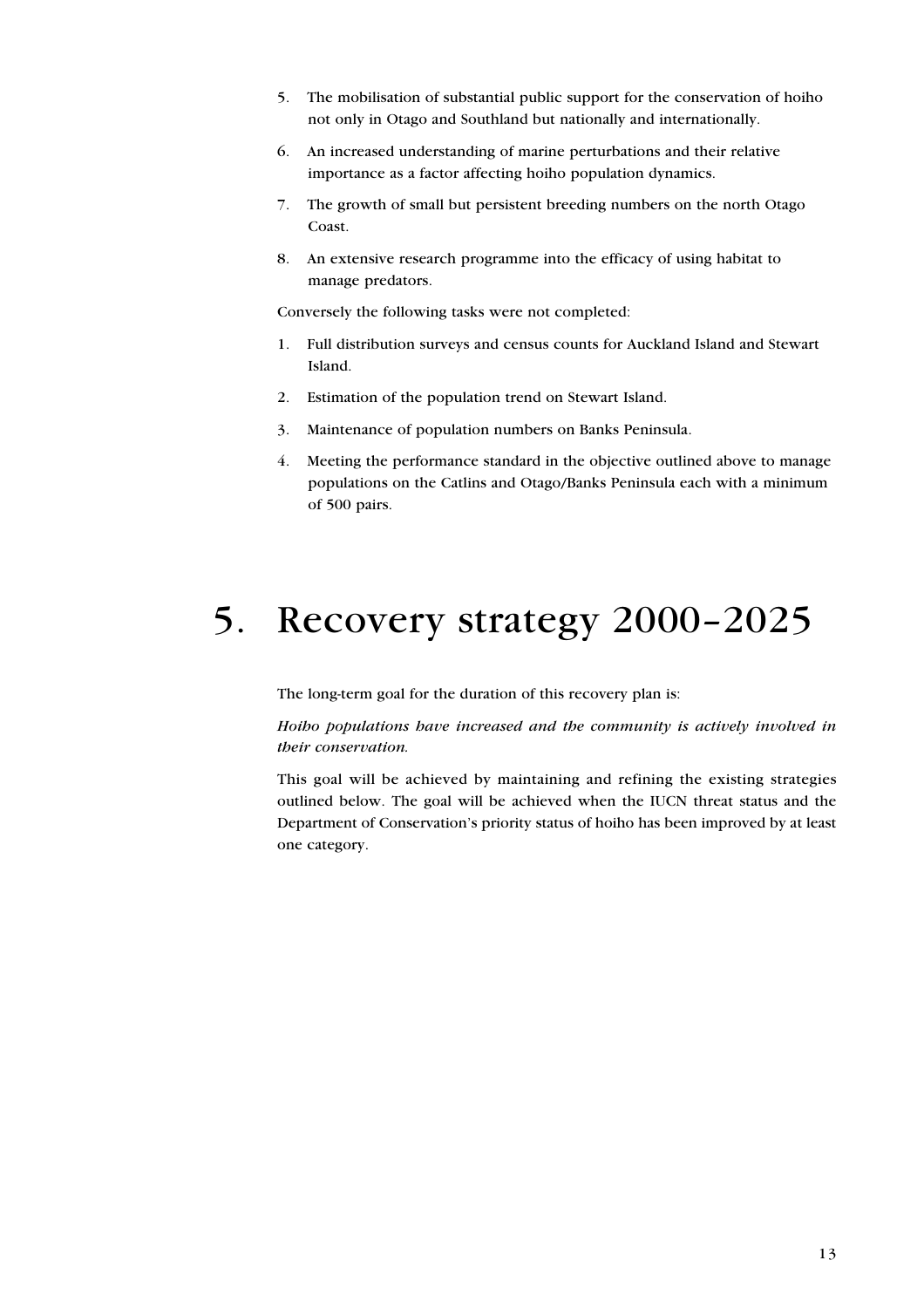## 6. Options for recovery

#### **Option 1: Do nothing**

This option is not preferred because it will lead to a population decline of this species. Such an option would have high public interest risk for the Department.

#### **Option 2: Monitor with no active intervention**

Such an option is not preferred because the tools to promote recovery are available. Similarly for Option 1 this option would have high public interest risk for the Department.

#### **Option 3: Manage the hoiho population by providing a framework for community and DOC initiatives to actively enhance hoiho numbers**

This is the preferred option because it builds upon existing community and Departmental initiatives.

#### **Option 4: Captive population**

The Hoiho Recovery Group has considered the use of captive populations as part of the recovery programme. It concluded that a captive population would not contribute meaningfully to the conservation of hoiho at this time for the following reasons:

- i. advocacy needs for this species are adequately catered for in public and private viewing hides on the South Island coast,
- ii. the production of captive penguins for release is not justified because sufficient pairs exist to form a viable wild population,
- iii. when the marine ecosystem has failed in the past there has been no point in having captive progeny for release because such individuals will enter into an ecosystem which cannot sustain them,
- iv. the establishment of a captive population may increase the risk of introducing disease to the wild population.

## 7. Objectives for the term of this recovery plan

The following objectives must be achieved to meet the long-term goal:

- 1. To obtain accurate population census and trend data from all parts of the hoiho range using approved survey and monitoring techniques.
- 2. To manage terrestrial habitat primarily for hoiho.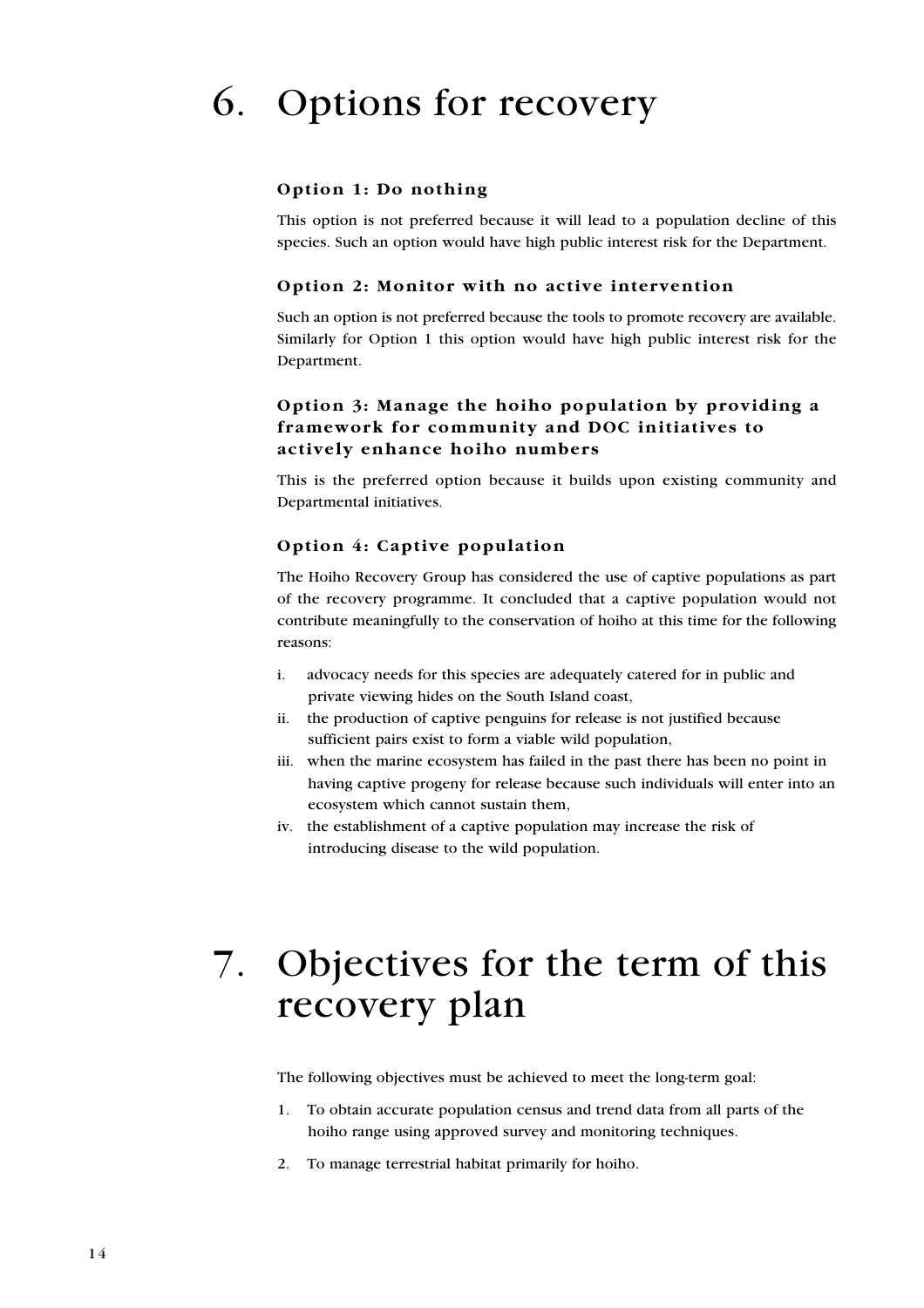- 3. To protect areas of habitat for hoiho to allow for an increase in population.
- 4. To improve habitats for hoiho by revegetation and other strategies.
- 5. To protect hoiho chicks from predators and ensure that the most costeffective methods are utilised.
- 6. To identify the proportion of adult and juvenile mortality resulting from fishing activity and develop strategies to reduce this.
- 7. Ensure continued public support for hoiho conservation by maintaining existing consultative structures and developing new advocacy initiatives.
- 8. To manage the impacts of tourism by identifying suitable locations for tourist activity to take place.
- 9. To identify and undertake research on hoiho that will assist in achieving the objectives of this plan.

## 8. Work plan

#### **Objective 1**

To obtain accurate population census and trend data from all parts of the hoiho range using approved survey and monitoring techniques.

#### *Explanation*

Data on abundance and population trend are still lacking for Stewart Island and its outlying islands, and the main Auckland Island. Completion of survey work and establishment of basic monitoring would provide a clear picture of the national status of hoiho and, in the case of these islands, a baseline for future comparisons of abundance.

Existing programmes to census nest numbers on the mainland should be continued because this is the key parameter in determining success or otherwise of management programmes. An exception to this is Green Island Nature Reserve, which is one of two habitats free of terrestrial predators (the other being Codfish Island) and is sufficiently accessible to sustain a monitoring programme.

On Green Island, maintenance of low-intensity nest monitoring for the duration of this plan is desirable to investigate nest density and overall reproductive success in the absence of predators.

All monitoring programmes will need to be designed so that they will return the information asked of them within the required time frames. The Department of Conservation has produced a guide to definitions, principles and guidelines to implement when designing a monitoring programme (Department of Conservation 1999).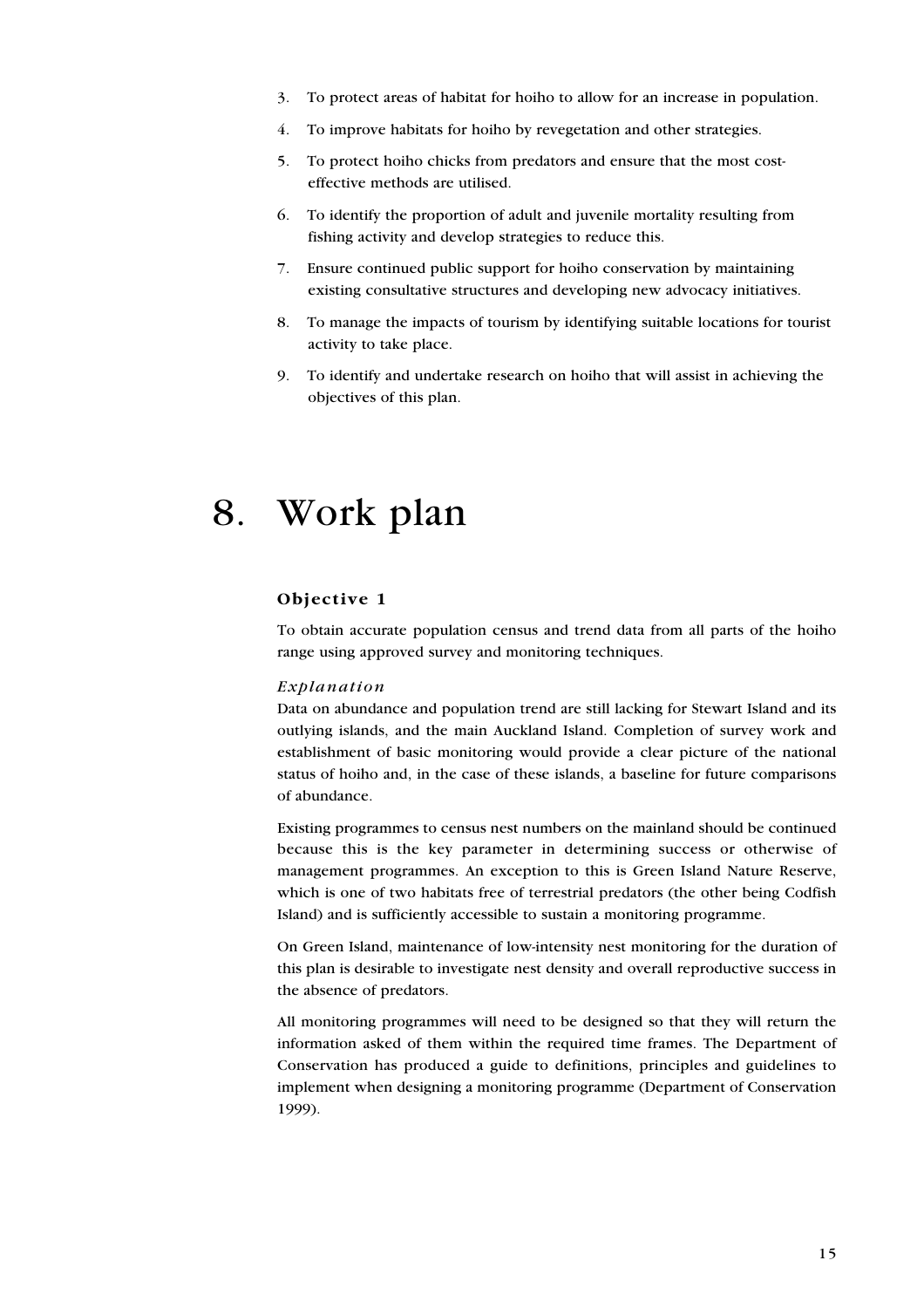#### *Actions (in priority order):*

- 1. Ensure that all programmes meet minimum standards for scientific design and best practice so that expectations will be met.
- 2. Initiate a full survey of the Auckland Islands Group to establish nest numbers.
- 3. Repeat the 1990 survey by S. King on Stewart Island and extend it to complete coverage of Stewart Island to identify nest numbers.
- 4. Develop a programme in association with relevant landowners to survey for hoiho on the islands surrounding Stewart Island.
- 5. Maintain existing nest search programmes on the South Island to investigate population trends.
- 6. Maintain low intensity nest monitoring at Green Island Nature Reserve.

#### *Outcome*

A clear picture of the status of hoiho and a baseline for future comparison of changes in abundance.

#### *Key Personnel*

Area and Conservancy staff, DOC; John Darby; OSNZ Volunteers, University of Otago students and staff.

#### **Objective 2**

To manage terrestrial habitat primarily for hoiho.

#### *Explanation*

The presence of stock (cows, goats, deer) in hoiho habitats is incompatible with restoration objectives for the birds because stock open up areas, browse replantings and trample nests. The destocking of habitat is not without its costs, however, because research has shown that predators of hoiho chicks prefer areas of rank ungrazed habitat (Moller et al. 1995, Ratz 1997), and rank grass may impede penguin access to nest sites. The conservation of hoiho can contribute to other long-term conservation goals of coastal forest restoration in key locations but only in the absence of stock. Other land management options for hoiho habitat will be assessed in terms of their long-term sustainability and for the contribution they make to meeting this objective.

#### *Actions (in priority order):*

- 1. Advocate for hoiho habitats to be destocked.
- 2. Assess options for alternative land-use strategies, including limited grazing, for hoiho habitat in terms of the contribution made to long-term sustainable management.

#### *Outcome*

Appropriate land management strategies will be in place at all hoiho habitats.

#### *Key Personnel*

Area and Conservancy staff, DOC; landowners/land managers.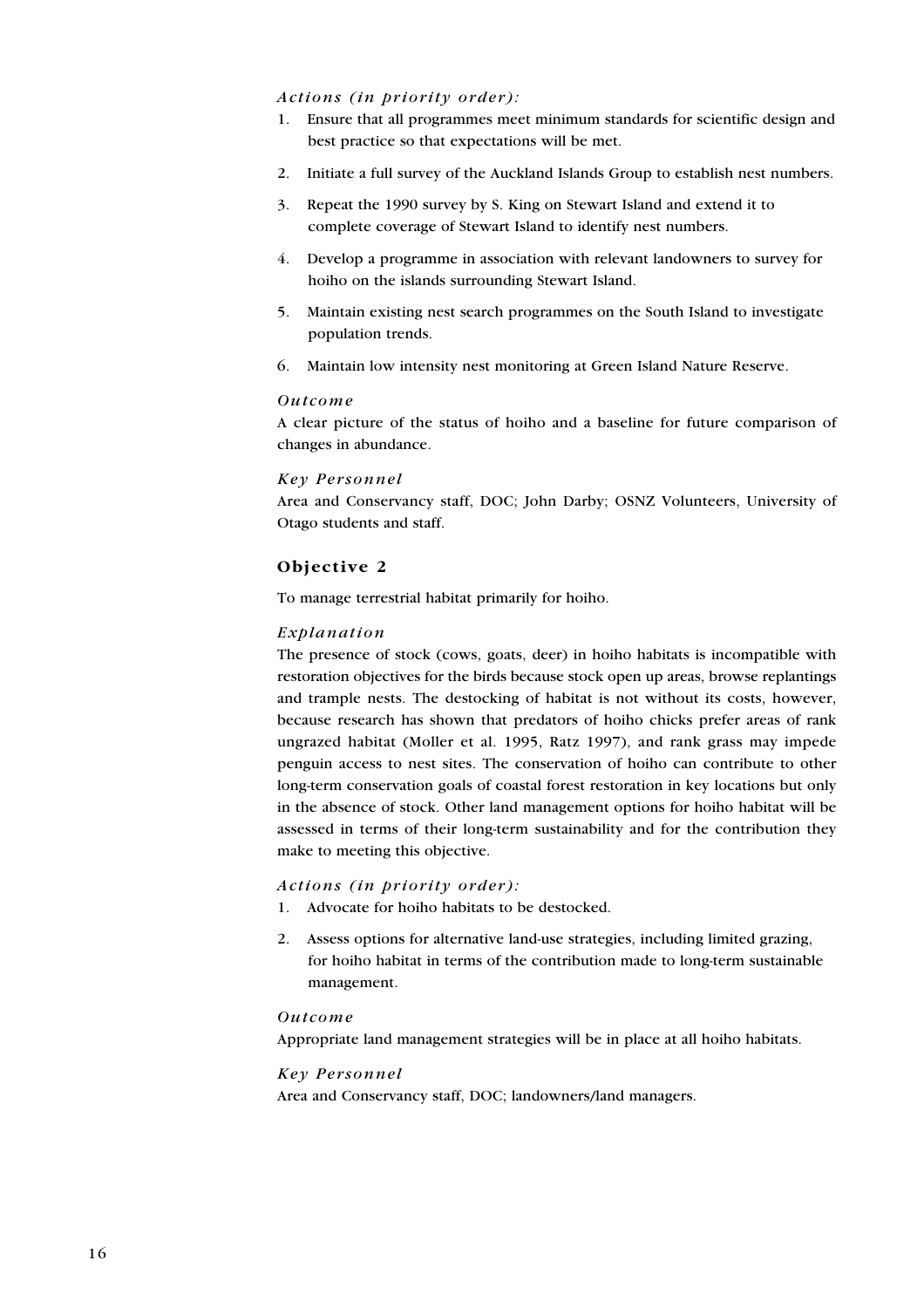#### **Objective 3**

To protect areas of habitat for hoiho to allow for an increase in population.

#### *Explanation*

A key point in considering design for potential protected areas is to ensure that future needs are included in any such design and that new reserves are sufficiently large. Protected areas greater than 25 ha are preferred because they have a higher robustness against local extinction. Smaller areas are still important as parts of an overall network of protected areas. Protected areas that are close together need to be managed concurrently (McKinlay 1997).

#### *Actions (in priority order):* In assessing reserve proposals:

- 1. They should be of sufficient size to protect against local extinction.
- 2. Priority should be given to ensuring that hoiho habitats close together are protected to form a nucleus of closely linked habitats.

#### *Outcome*

All new protected habitats will allow for an increase in hoiho numbers.

#### *Key Personnel*

Area and Conservancy staff, DOC; Yellow Eyed Penguin Trust; landowners

#### **Objective 4**

To improve habitats for hoiho by revegetation and other strategies.

#### *Explanation*

In many habitats in the South Island, past land use practices have not benefited hoiho.

Ratz (1997) discusses the assumptions that have been made as background to establishing revegetation as a priority. She points out that there is only tenuous evidence that a decline in hoiho is associated with habitat removal and further makes the point that we have no evidence that forest cover was hoiho preferred habitat. Coastal forest has been much reduced since the 1840s on both the Otago Peninsula (See NZ Wildlife Service 1986) and the Catlins. Hoiho take advantage of replanted vegetation in some areas on the Otago Peninsula and North Otago. In the very long term the re-establishment of indigenous coastal vegetation will have benefits not only for hoiho, but also in maintaining the overall indigenous biodiversity of the Otago and Southland Coast. In the short to medium term there are likely to be costs in the form of increased control of predators. Nest boxes can be used as a tool for providing nest sites in the short term.

A key activity for conservation management has been restoration of areas of habitat by revegetation. There is now considerable experience in replanting hoiho locations and much knowledge is available. A key reference has been produced by the Queen Elizabeth National Trust (Porteous 1993).

#### *Actions (in priority order):*

1. Continue to develop revegetation techniques and ensure that this information is available to other groups who wish to embark on revegetation projects.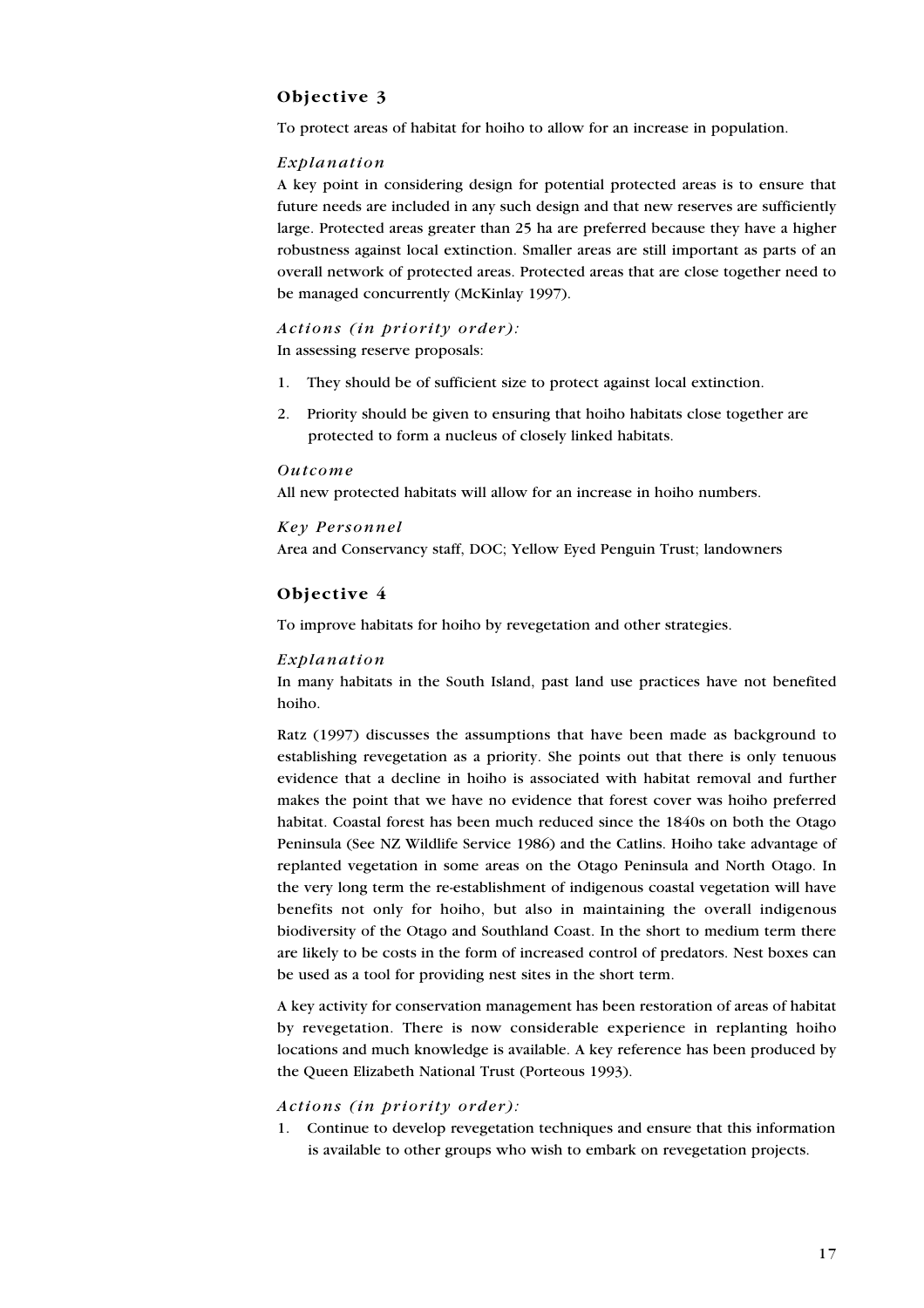2. Ensure that an appropriate plan is available before embarking on a revegetation project and that matters such as progressive change in species numbers are catered for.

#### *Outcome*

Best practice for revegetation is improved through experience and networking, and will lead to improved habitat for hoiho.

#### *Key Personnel*

Area and Conservancy staff, DOC; Yellow-Eyed Penguin Trust; landowners

#### **Objective 5**

To protect hoiho chicks from predators and ensure that the most cost-effective methods are utilised.

#### *Explanation*

There is now a substantial body of research work that describes the effect of chick predation on the population in the South Island part of the hoiho range. Introduced mustelids and cats have reduced hoiho productivity. This threat is manageable with trapping or other more cost-effective methods to protect chicks in nests (McKinlay et al. 1997). Recent research (Ratz 1997) has shown that protection of 43% of nests in the South Island in any season is the minimum necessary to ensure positive population growth.

Trapping, while effective, is expensive and labour intensive. Alternative methods need to be investigated that provide the required level of protection but at reduced cost so that more nests are protected. Much current management of predators in New Zealand is directed towards management of predators in forests or other homogeneous habitats. In contrast, hoiho live in habitats of diverse structure and type. Predator strategies for the former may or may not be the most effective for hoiho. A suggested approach to developing more effective techniques and the research necessary to complete these is contained in Research and management to protect hoihos (Alterio et al. 1996). This document will be the basis for investigating alternative methods for predator control.

#### *Actions (in priority order):*

- 1. Protect 50% of all South Island nests from predators focusing on a range of key locations.
- 2. Continue to examine options for predator management in consultation with other workers who are developing predator control strategies and to disseminate those results.
- 3. Participate in trials and other work to develop predator control strategies which are tailored to meet the needs of hoiho and which increase efficiencies without reducing effectiveness

#### *Outcome*

Predation no longer constrains positive population growth.

#### *Key Personnel*

Area and Conservancy staff, DOC; Science, Information and Technology Staff, DOC; other researchers; landowners.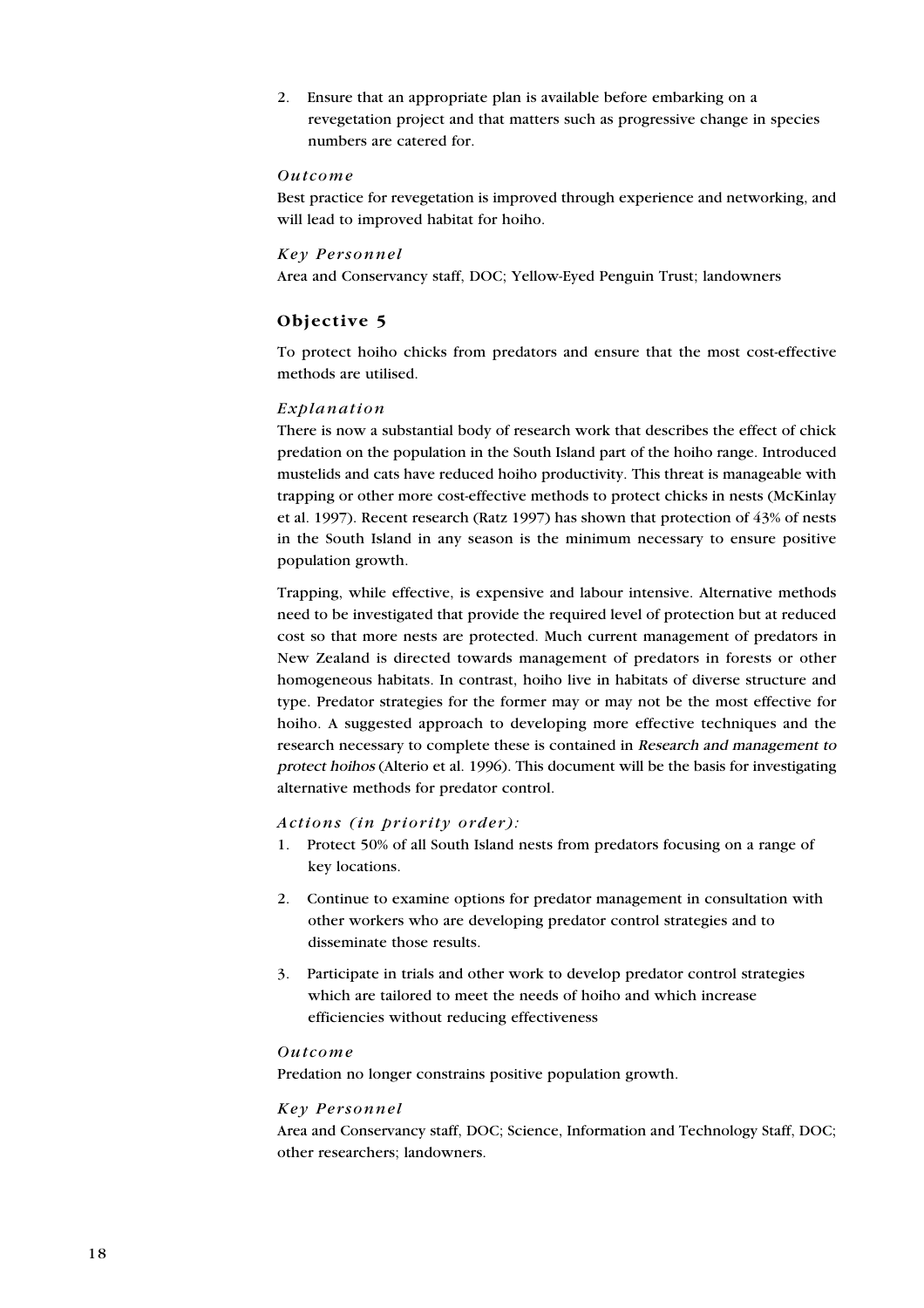#### **Objective 6**

To identify the proportion of adult and juvenile mortality resulting from fishing activity and develop strategies to reduce this.

#### *Explanation*

Adult mortality has been shown (McKinlay 1997) to be a key determinant in assessing the likelihood of extinction for hoiho. Set net and other fisheries entanglement is likely to be the largest source of human-induced mortality of hoiho at sea. It is not possible to quantify this component at this stage. Understanding this source of mortality and working to reduce it is a major contribution that conservation managers can make to enhance hoiho longevity throughout its range.

International experience with fisheries bycatch shows that independent observers are necessary to gain reliable estimates of bycatch mortality. Use of the Conservation Services Levy established within the Fisheries Act is a recognised method for achieving this objective with respect to commercial fisheries. Understanding effect and extent of the voluntary code of practices for recreational fishing on the Otago Peninsula and elsewhere will require liaison with fisheries groups.

#### *Actions (in priority order):*

- 1. Advocate for appropriate research to be undertaken to quantify the impact of commercial and recreational fishing gear on hoiho.
- 2. Continue liaison with fisheries managers to reduce the impact of fishing operations on hoiho.
- 3. Participate in relevant forums to ensure that fisheries managers and industry are aware of the impact of the fishing industry on hoiho.
- 4. Continue to gather and collate information about hoiho caught in fishing gear.
- 5. Implement the results of such research to reduce the impact of fishing gear on hoiho.

#### *Outcome*

Strategies are implemented to reduce adult and juvenile mortality from fishing activity.

#### *Key Personnel*

Area and Conservancy staff, DOC; John Darby, Ministry of Fisheries, other researchers; recreational fishers groups.

#### **Objective 7**

Ensure continued public support for hoiho conservation by maintaining existing consultative structures and developing new advocacy initiatives.

#### *Explanation*

Hoiho are an icon for the conservation movement in Otago and Southland. Reasons for this could be that they are a threatened species, and they are easily viewable at a number of locations. Also penguins are appealing because of their shape and behaviour.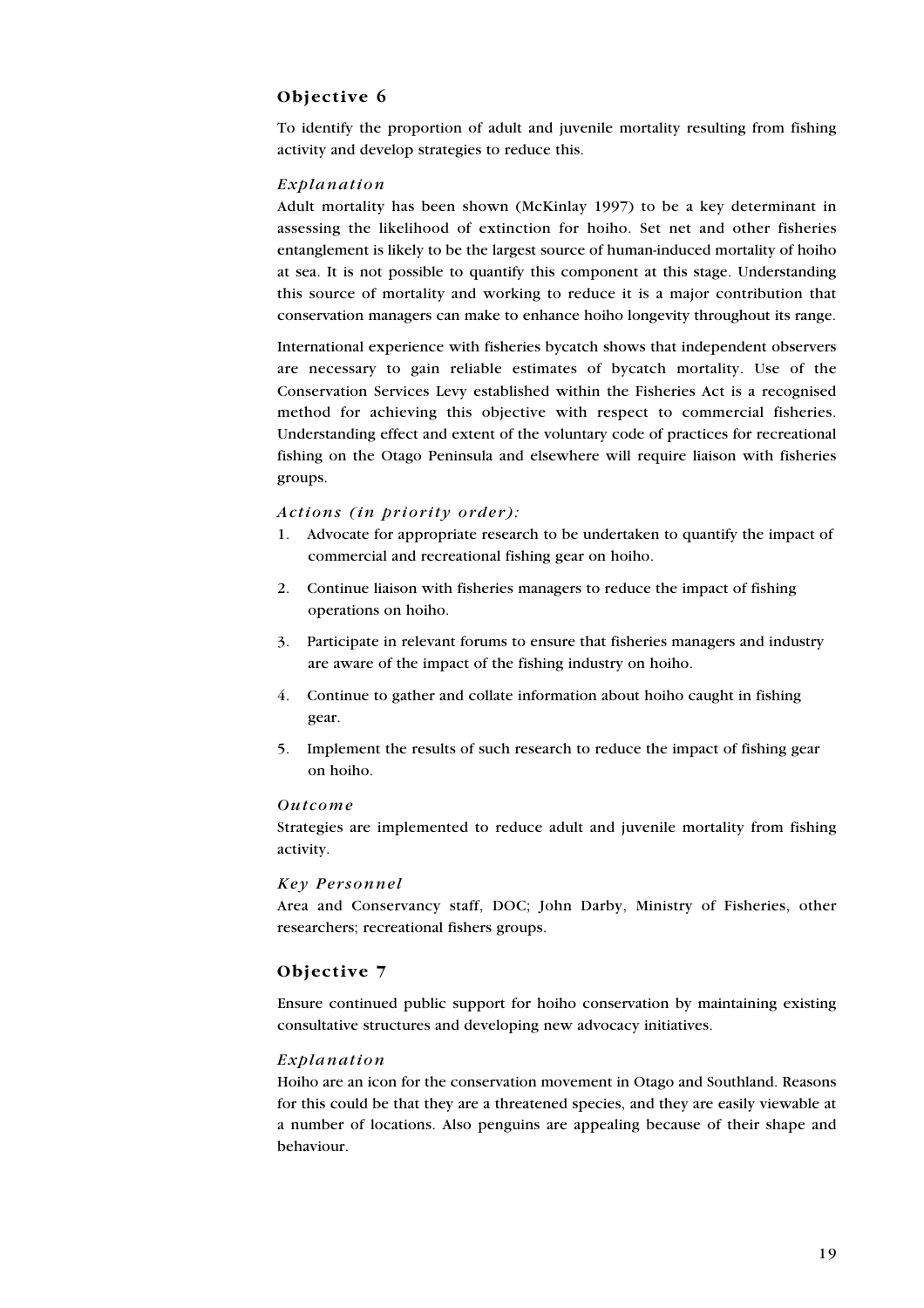One of the successes so far has been the conservation messages that hoiho convey to the public about habitat loss, environmental change and the impact of predation. The advocacy messages that use hoiho as an example have wide application and appeal. Continuing advocacy will continue to develop these themes.

The treatment and rehabilitation of injured birds is recognised as a means of sustaining public interest and support for the hoiho recovery programme.

#### *Actions (in priority order):*

- 1. Develop a strategy for measuring the effectiveness of advocacy activities.
- 2. Maintain the Hoiho Consultative Group as a key conduit for disseminating information to interested groups and members of the public through regular meetings (See Section 9.2).
- 3. Continue to use hoiho as a focus for conservation advocacy in Otago and Southland.
- 4. The Department of Conservation will authorise suitable people to hold hoiho for treatment of injuries and rehabilitation to the wild.

#### *Outcome*

Public support for hoiho as an icon species is enhanced.

#### *Key Personnel*

Area and Conservancy staff, DOC; Yellow-Eyed Penguin Trust; tourist industry; local government

#### **Objective 8**

To manage the impacts of tourism by identifying suitable locations for tourist activity to take place.

#### *Explanation*

Tourism based on hoiho is now a significant industry in Otago and Southland. In the subantarctic part of the species' range, visitors view hoiho as part of a much wider package. In the South Island, hoiho tend to be the main focus.

The key identified impact on hoiho by visitors is that an incoming hoiho will not come ashore if it can see a person on a beach, or if hoiho have landed they will go to sea again if people are seen (Wright 1998).

Disturbance at nest sites and during the moult is also likely to have an adverse effect on individuals.

Some penguin habitats are unsuitable for tourist development because the topography of the location is such that visitors can not be accommodated without impacting on hoiho. Other locations are admirably suited to development for visitors because they can easily accommodate visitors without impact on hoiho. The situation can be compounded by recreational use of some beaches by members of the public who have no interest in penguins. Selecting locations where tourist development could occur should take account of the critical importance of the location for the future of hoiho, the breeding potential of the location and the exceptional nature of the location itself.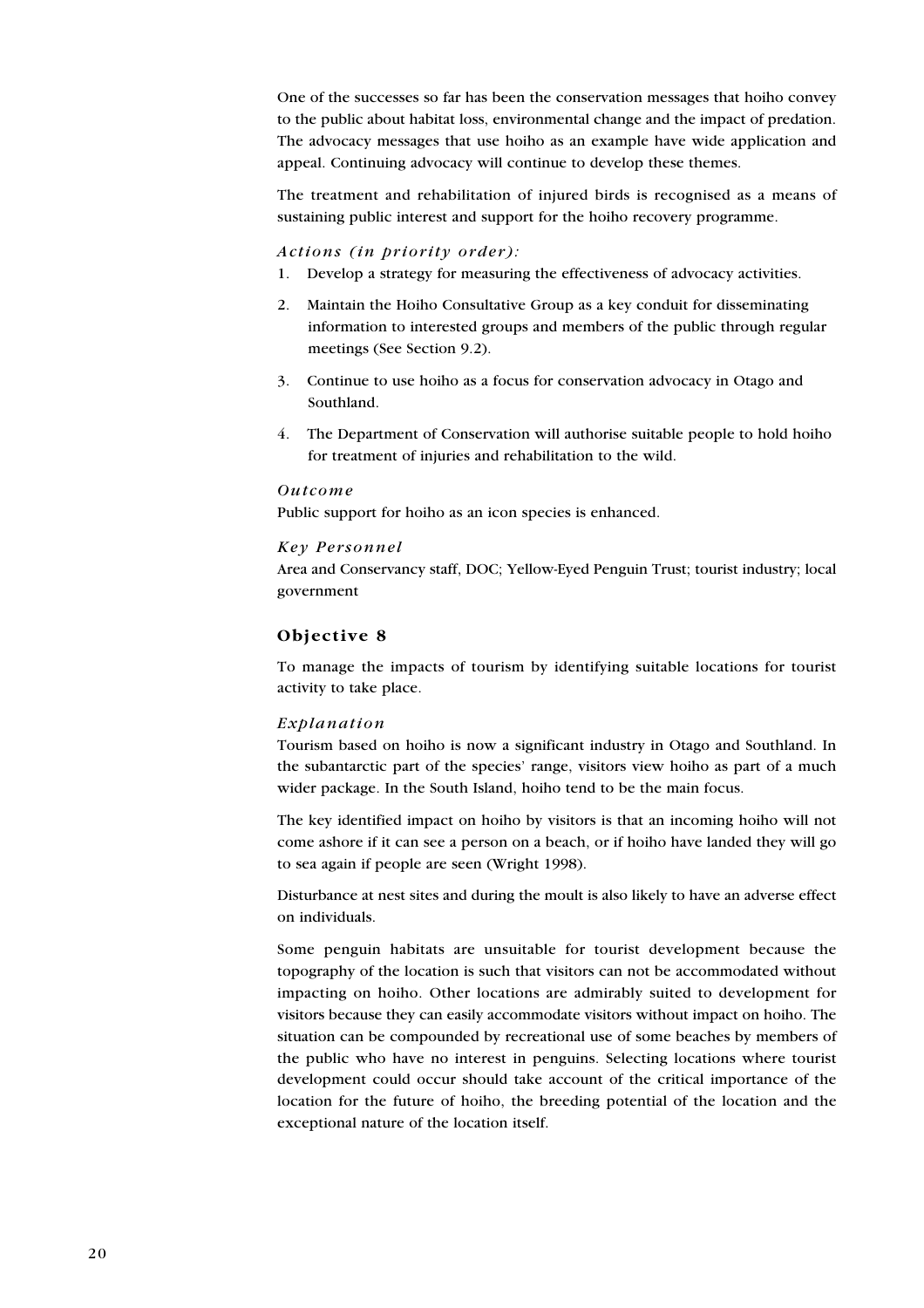#### *Actions (in priority order):*

- 1. To maintain a working relationship with tourist firms and industry representatives through the consultative group and other forums to ensure that impacts on hoiho as a result of tourist operations are minimised and opportunities for co-operation are maximised. The following locations are suitable for development as tourist destinations to observe hoiho:
- Stony Bay
- Bushy Beach Scenic Reserve
- Katiki Point Wildlife Management Reserve
- Kumo Kumo Whero Bay Wildlife Refuge
- Pipikaretu Beach
- Sandfly Bay Wildlife Refuge
- Nugget Point Reserve
- Mahaka Point Scenic Reserve.
- 2. To advocate that the current practice of viewing hoiho remains the same at the following locations:
- Goughs Bay
- Okahau Point (Barracouta Bay)
- Papanui Beach habitat complex
- Otapahi
- Boulder Beach habitat complex
- Green Island
- Sandy Bay
- Long Point West
- Penguin Bay
- Hinahina Cove Scenic Reserve
- Purakanui Bay Scenic Reserve
- Tunnel Rocks Scenic Reserve
- Te Rere
- Curio Bay.
- 3. Use of the above lists to guide the issuing of concessions issued by the Department of Conservation in hoiho locations that are part of the public conservation estate.

#### *Outcome*

Tourism associated with hoiho will focus on those identified sites where impacts can be minimised.

#### *Key Personnel*

Area and Conservancy staff, DOC; local government; tourist operators.

#### **Objective 9**

To identify and undertake research on hoiho that will assist in achieving the objectives of this plan.

#### *Explanation*

Research has provided most of the background information so that hoiho can truly enter into a recovery mode. It will continue to aid managers in ensuring that the objectives of this plan are completed. A research proposal can be specifically aimed at resolving a problem faced by hoiho or can be of more general application in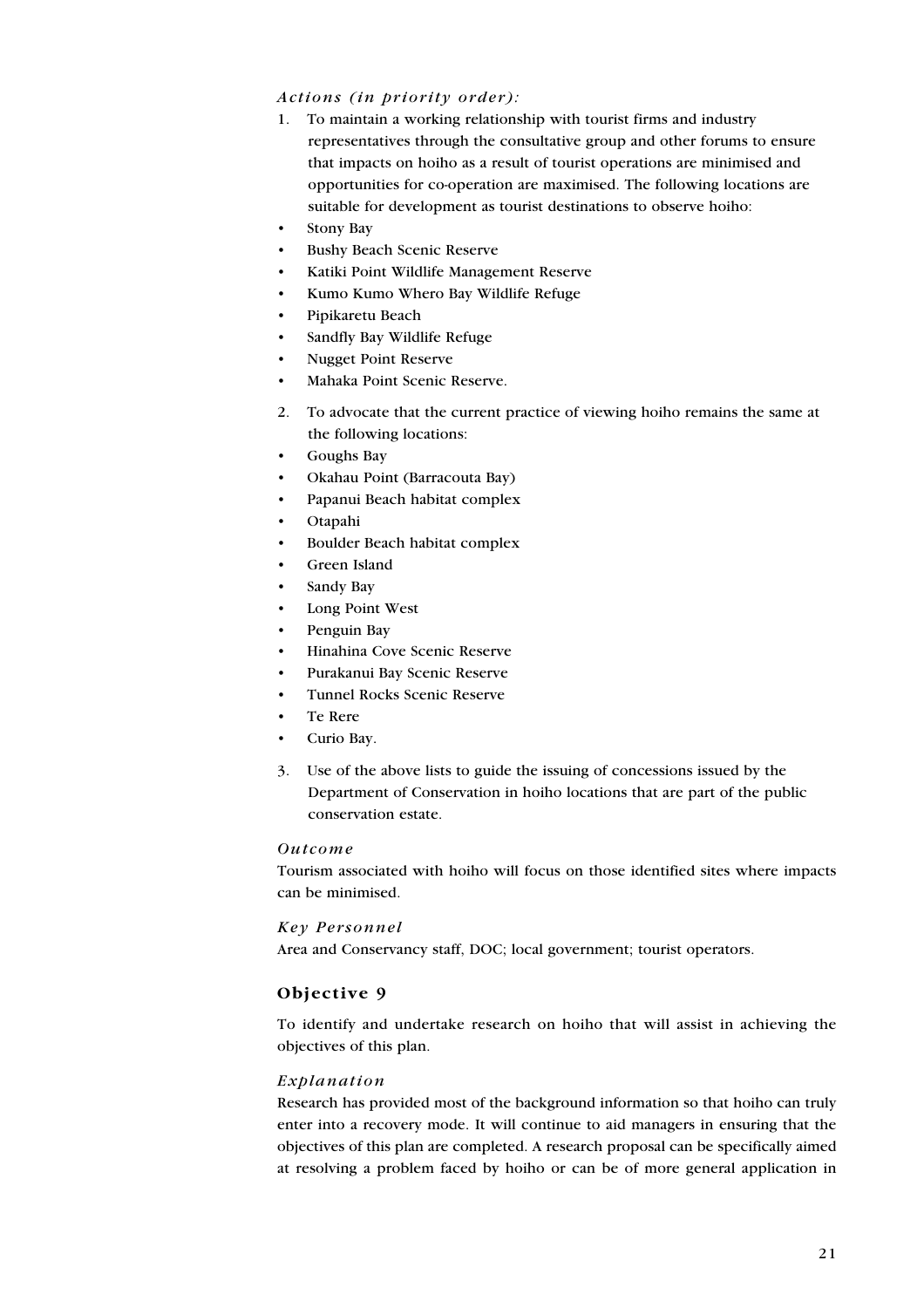understanding the natural world. Both types of research are legitimate and will be supported so long as ethical and other standards are met. Priority will be given to supporting research proposals that investigate topics directly relevant to the conservation of hoiho. Any application for holding hoiho for specific research will be considered on it merits by the recovery group.

#### *Actions (in priority order):*

- 1. Evaluate research proposals which involve hoiho to ensure that any adverse effects are minimised.
- 2. Encourage research that is of direct management need to hoiho.
- 3. Give priority to writing up existing data before initiating new projects.
- 4. Consider applications for holding hoiho for specific conservation research purposes.

#### *Outcome*

Research priorities have been developed and implemented.

#### *Key Personnel*

John Darby; University of Otago students and staff, Area and Conservancy staff, DOC.

## 9. Role of the recovery and consultative groups

#### 9.1 RECOVERY GROUP

There is a recovery group in place as part of the existing recovery plan. This group is convened by the Technical Support Officer (Terrestrial Ecosystems) Otago Conservancy. It has representatives on it from Otago, Southland and Canterbury Conservancies. These representatives include Area and Conservancy Office staff.

Current membership of the Hoiho Recovery Group is: Bruce McKinlay (Convenor Otago Conservancy) Brian Rance (Southland Conservancy), Dean Nelson, Dave Houston, Cheryl Mudford, (Otago Conservancy), Robin Smith, (Canterbury Conservancy), John Darby, Hiltrun Ratz Chris Lalas, a representative of the Yellow-Eyed Penguin Trust, and a representative of Te Runanga O Ngai Tahu.

The primary function of the recovery group is to recommend priority tasks which need to be undertaken to achieve the objectives of this plan, and to report on progress in meeting the objectives of this plan.

As necessary throughout the duration of this plan the recovery group should prepare such plans and protocols as are required under Department of Conservation Standard Operating Procedures to guide this plans implementation. Additionally, the recovery group shall be responsible for providing information and advice to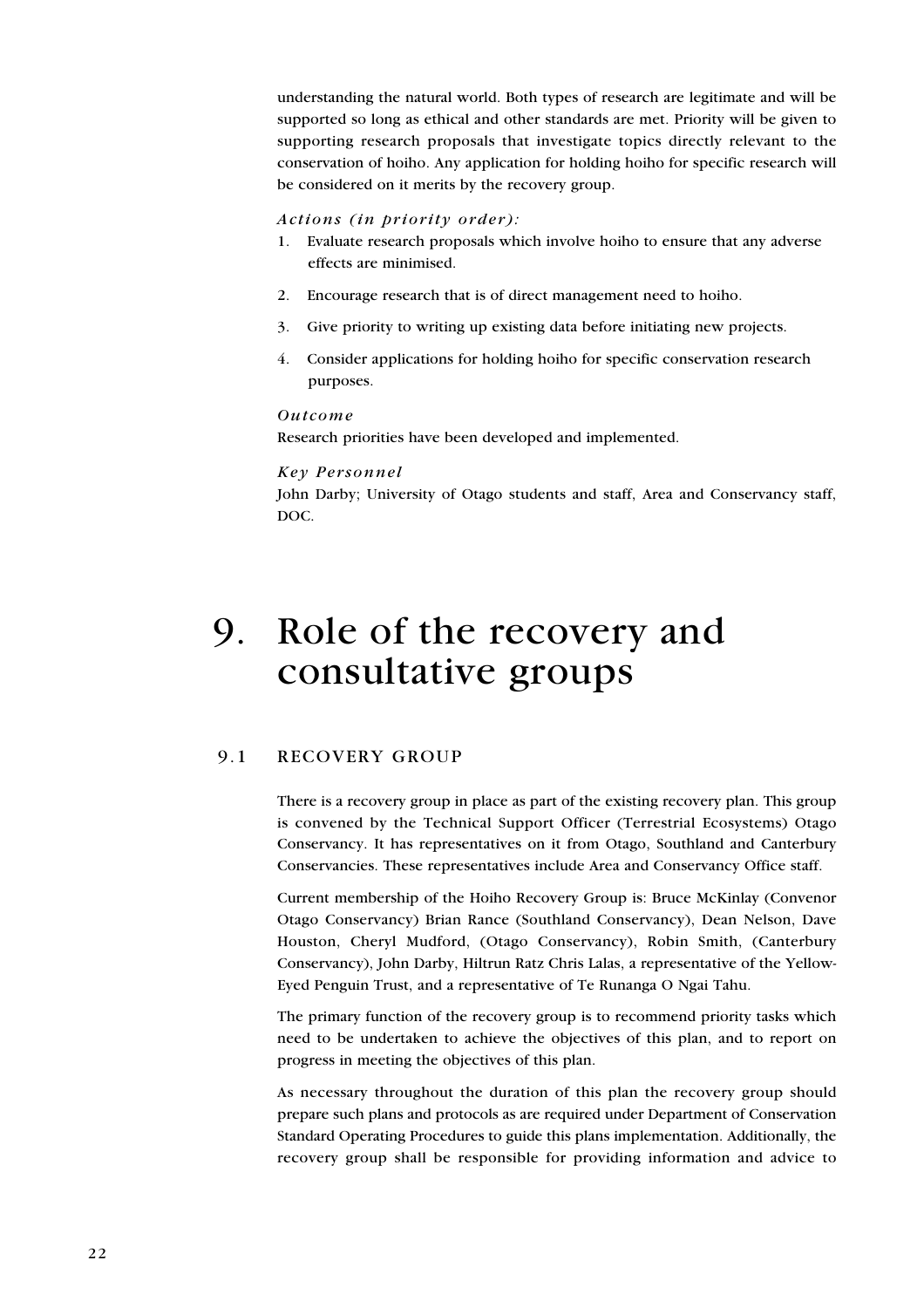Departmental managers on the state of hoiho, the impacts of any given specific issue or proposal, or other matter which the group may be asked to comment on.

The recovery group shall also:

- i. review the outcomes of tasks prescribed for and performed in the previous year;
- ii. identify and prioritise tasks under each objective to be undertaken in the forthcoming year and define appropriate performance measures for those tasks;
- iii. recommend to appropriate agencies and individuals (e.g. Department of Conservation Conservancies) tasks that support the recovery programme.
- iv. develop funding applications to support research and management programmes and forward them to appropriate agencies and individuals with recommendations for submission;
- v. review its own performance as a co-ordinating and liaison body and modify its operations as necessary;
- vi. maintain a record of its activities and produce reports to the Biodiversity Recovery Unit as necessary outlining progress to date on meeting the objectives of this plan and the priority tasks for forthcoming years.

Nothing in the above list is intended to limit the operation and initiative of the recovery group. The operational philosophy that underpins this recovery plan is one of encouraging contributions to the conservation of hoiho from all interested agencies and individuals, and the creation of widespread ownership of the recovery programme.

#### 9.2 CONSULTATIVE GROUP

The Hoiho Consultative Group is made up of members of the general public and groups who have an interest in the conservation of hoiho throughout their range.

The group meets approximately four times a year but will convene a meeting when required to do so on any given topic. Additionally, the group sponsors an annual symposium in which all members are invited to report back on the year's activities.

The consultative group has the following key functions:

- i. keep all groups up to date on hoiho issues;
- ii. identify and provide input to management and research issues which affect hoiho;
- iii. ensure that information and resources are pooled;
- iv. provide mutual support for conservation projects;
- v. address differences in opinion which relate to management and /or responsibilities.

The Department will service this group.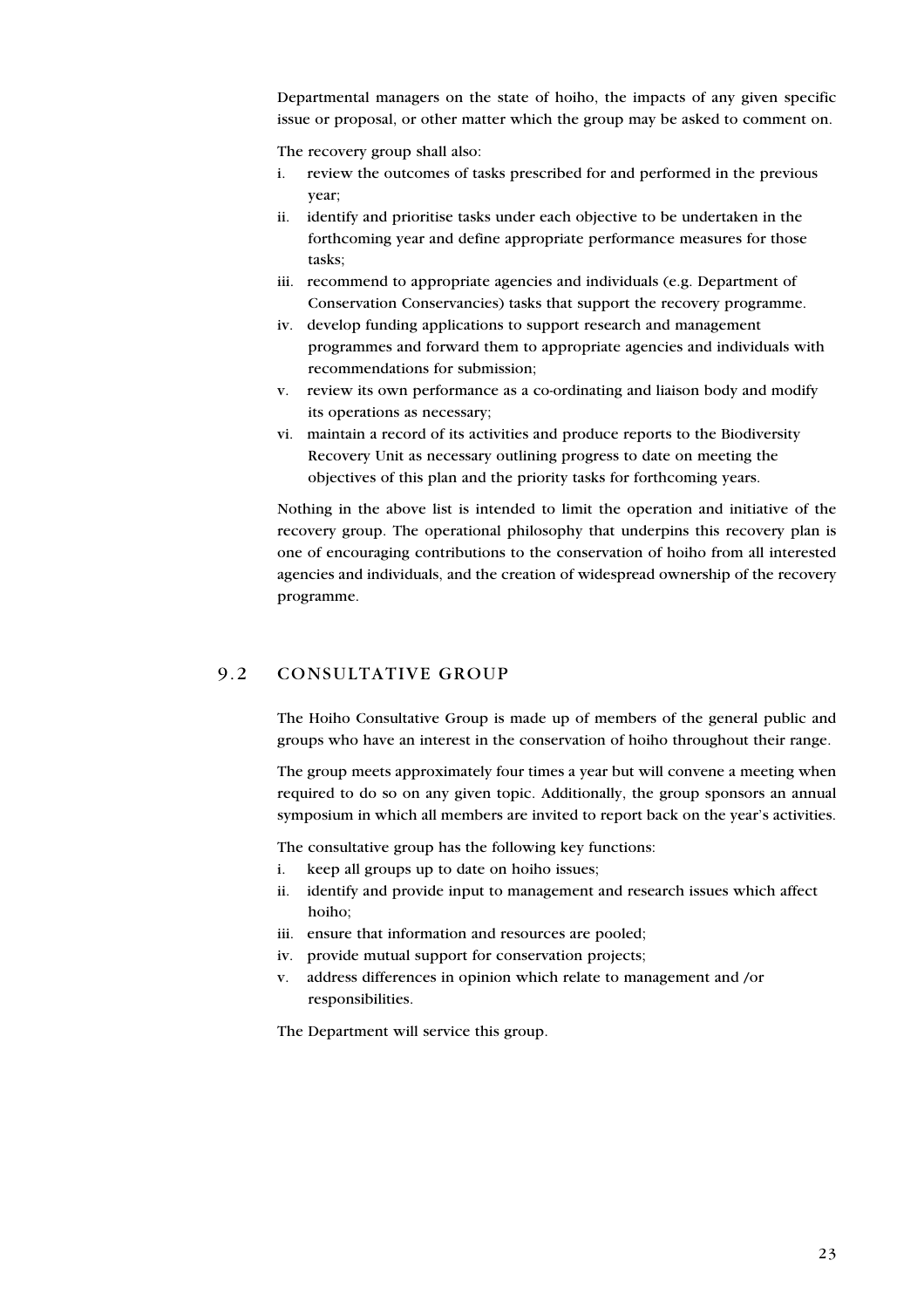## 10. Acknowledgements

Scientific participants of the recovery group have changed over time as research projects have been initiated and completed. An exception has been John Darby whose dedication, support and co-ordination to management and research has enabled conservation efforts to progress to the stage they are at now. Other scientists who have been members of the Hoiho Recovery Group are: Kerri-Anne Edge (University of Otago), Murray Efford (Landcare Research), Henrik Moller (University of Otago) and Peter Moore (DOC S&R).

### 11. References

- Alterio, N. 1994: Diet and movements of carnivores and the distribution of their prey in grassland around hoihos (Megadyptes antipodes) breeding colonies. M.Sc. Thesis. Department of Zoology, University of Otago, Dunedin.
- Alterio, N.; Moller, H; Brown, K. 1996: Research and management to protect hoihos (Megadyptes antipodes). A draft paper prepared for the Department of Conservation. 1. Ecosystems Consultants, Dunedin.
- Department of Conservation. 1991a: Guidelines for preparation and approval of species recovery plans. Department of Conservation, Wellington.
- Department of Conservation. 1991b: Hoiho species conservation plan. Department of Conservation, Dunedin.
- Department of Conservation. 1999: Measuring conservation management projects. 2nd edn. Department of Conservation, Wellington.
- Darby, J. T. 1984: Interim status, distribution, and conservation of the hoiho (Megadyptes antipodes) in New Zealand. Otago Museum, Dunedin.
- Darby, J. T. 1985: The great hoiho count. Forest and Bird, p. 16–18.
- Darby, J. T.; Dawson, S. M. 2000: Incidental bycatch of hoihos (Megadyptes antipodes) in gill-nets in New Zealand waters 1979–1997. Biological Conservation 93: 327-332.
- Darby, J. T.; Seddon, P. J. 1990: In Davis, L. S.; Darby, J. T. (Eds): Penguin biology. Academic Press, San Deigo, p. 45–62.
- Edge, K. 1996: Parental investment in penguins: a phylogenetic approach and experimental approach. Ph.D. Thesis. Department of Zoology, University of Otago, Dunedin.
- King, S. 1991: In Moore, P.(Ed): YEP research and monitoring studies 1990–91. Department of Conservation, Wellington.
- Marchant, S.; Higgins, P. 1990: Handbook of Australian, New Zealand and Antarctic birds. Oxford University Press, Australia.
- McKinlay, B. 1997: The conservation of hoihos (Megadyptes antipodes): use of a PVA model to guide policy development for future conservation management direction. Diploma of Wildlife Management No. 97 Thesis. Department of Zoology, University of Otago, Dunedin.
- McKinlay, B.; Ratz, H.; Nelson, D.; Elbers, A. 1997: In Sim, J.; Saunders, A. (Eds): Predator workshop 1997. Department of Conservation, Wellington, St Arnard, p. 31–35.
- Moller, H.; Ratz, H.; Alterio, N. 1995: Protection of hoihos (Megadyptes antipodes) from predators. Wildlife Management Report No. 65. Department of Zoology, University of Otago, Dunedin.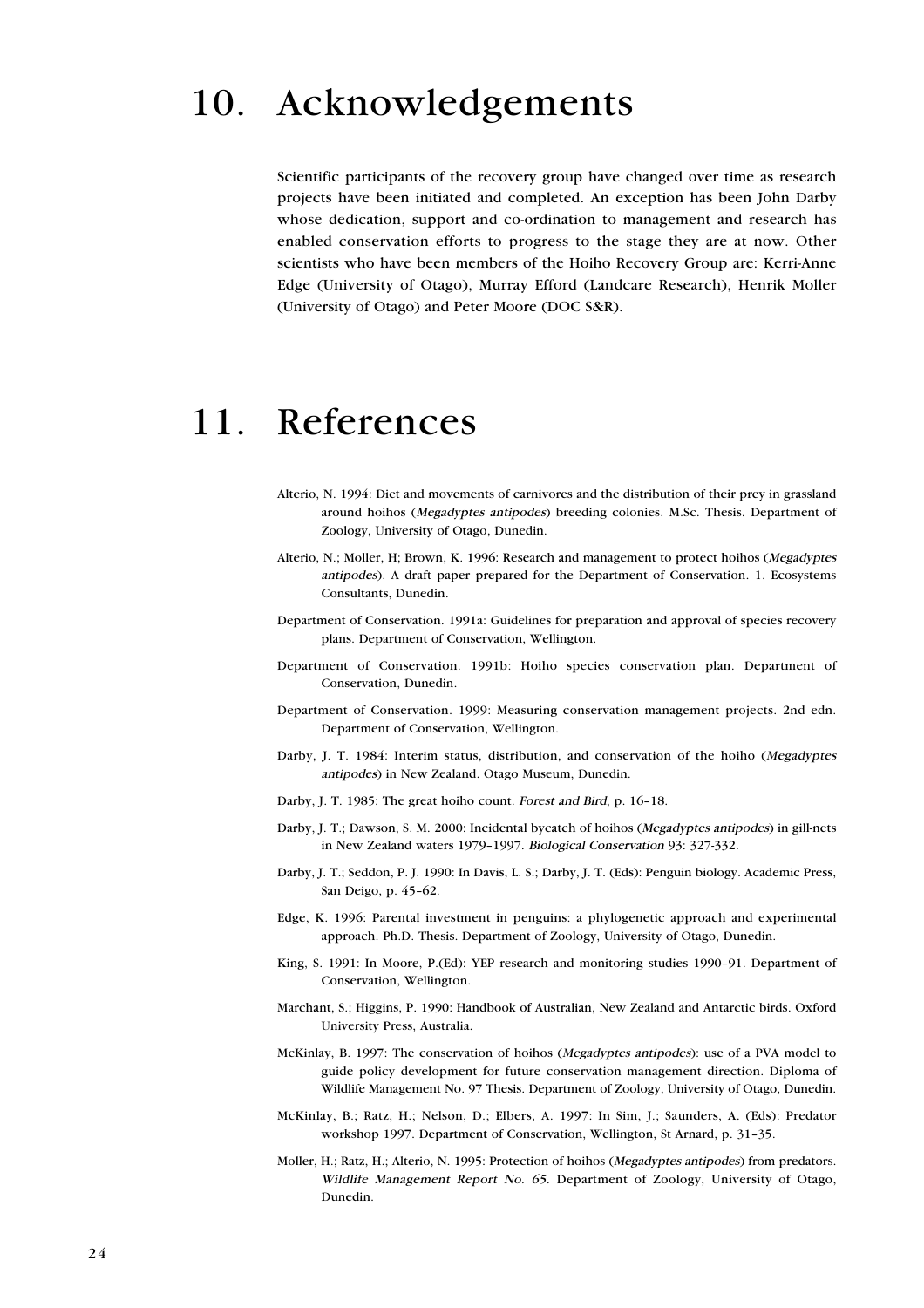- Molloy, J.; Davis, A. J. 1994: Setting priorities for conservation of New Zealand's threatened species. Department of Conservation, Wellington.
- Moore, P. 1992: Population estimates of hoihos (Megadyptes antipodes) on Campbell and Auckland Islands 1987–90. Notornis 39: 1–15. :
- Moore, P.; Wakelin, M.; Douglas, M.; McKinlay, B.; Nelson, D.; Murphy, B. 1995: Hoiho foraging study, southeastern New Zealand 1991-1993. Science & Research Series 83. Department of Conservation, Wellington.
- NZ Wildlife Service. 1986: Draft hoiho species recovery plan. Dunedin.
- Porteous, T. 1993: Native restoration: A practical guide to landowners. QE II National Trust, Wellington.
- Ratz, H. 1997: Introduced predators of hoihos. Ph.D. Thesis. Department of Zoology, University of Otago, Dunedin.
- Ratz, H.; Moller, H.; Alterio, N.; Dymond, S.; Fechney, T.; Wass, R. 1992: Protection of hoihos (Megadyptes antipodes) from predators: first year report. Wildlife Management Report No 25. University of Otago, Dunedin.
- Richdale, L. 1951: Sexual behaviour in penguins. University of Kansas Press, Kansas.
- Richdale, L. 1957: A population study of penguins. Oxford at the Clarendon Press, London.
- Seddon, P. 1988: Patterns of behaviour and nest site selection in the hoiho (Megadyptes antipodes). Ph.D. Thesis. Department of Zoology, University of Otago, Dunedin.
- Wright, M. 1998: Ecotourism on Otago Peninsula: preliminary studies of hoihos (Megadyptes antipodes) and Hookers sealion (Phocartos hookerii). Science for Conservation 68. Department of Conservation, Wellington.
- Van Heezik, Y. 1988: The growth and diet of hoihos (Megadyptes antipodes). Ph.D. Thesis. Department of Zoology, University of Otago, Dunedin.
- Van Heezik, Y. 1990: Seasonal, geographical, and age related variations in the diet of the hoiho (Megadyptes antipodes). New Zealand Journal of Zoology 17: 201–212.